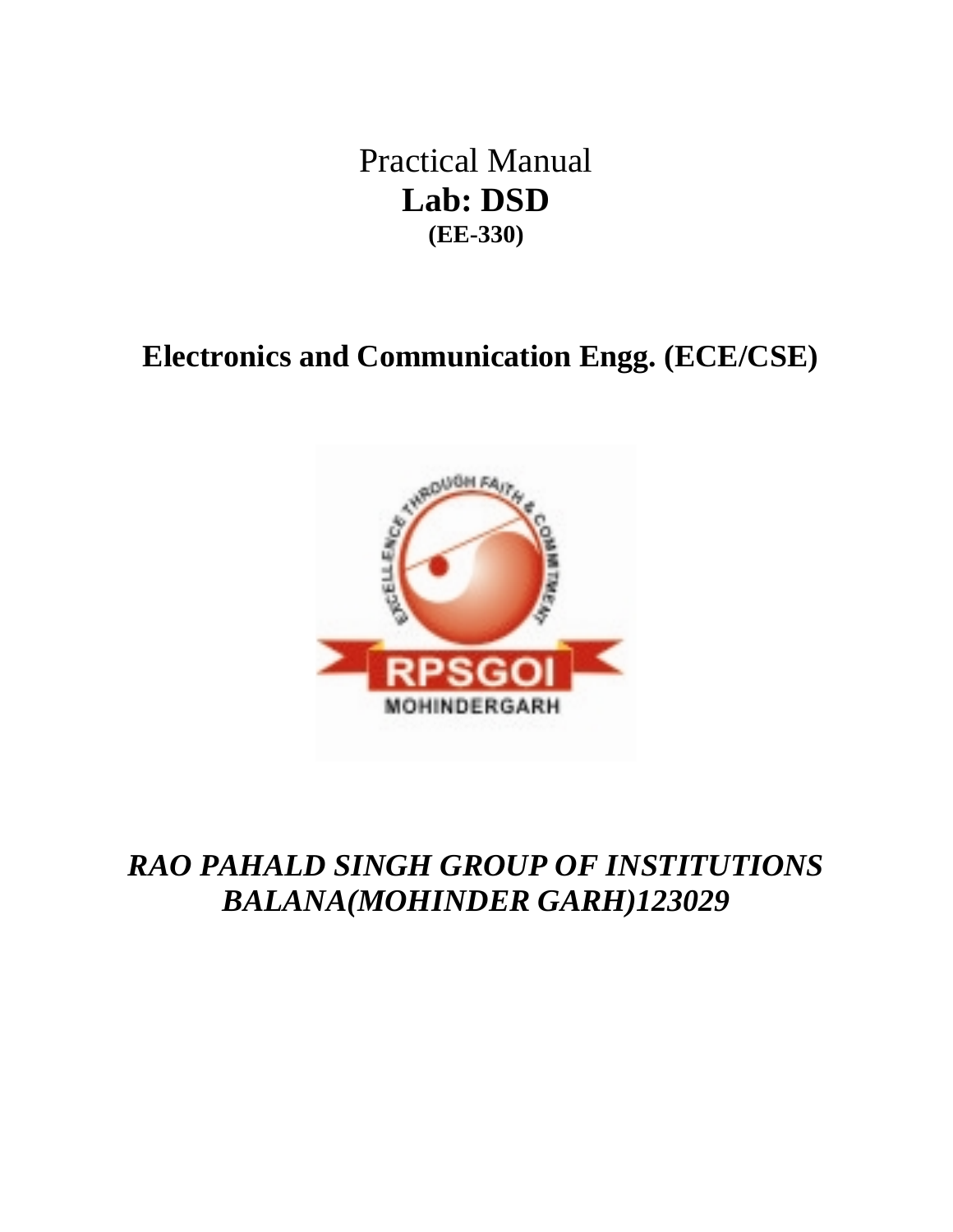# **EXPERIMENT 1**

### **Aim:-**

Write the vhdl code and simulate it for the following gates.

- i) Two i/p AND Gates.
- ii) Two i/p OR Gates.
- iii) Two i/p NAND Gates
- iv) Two i/p NOR Gates.
- v) Two i/p EX-OR Gates.
- vi) NOT Gates.

### **SPECIFICATION OF APPARATIUS USED:-**

Mentor graphics FPGA advantage software modelsim simulation tool.

### **Program:-**

### **i) Behavior Model if two i/p AND Gate.**

Library IEEE; Use IEEE.std\_logic\_1164.all; Use IEEE.std\_logic\_arith.all;

Entity and2 is Port (a, b: in bit; z: out bit); End and2;

```
Architecture beh of and2 is
Begin process (a, b)
Begin
If (a=0' and b=0' then
Z \leq v^2ElsIf (a=0' and b=1') then
Z \leq v^2ElsIf (a=1' and b=0' then
Z \leq v^2ElsIf (a=1' and b=1') then
Z \leq T';
End if;
End process;
End beh;
```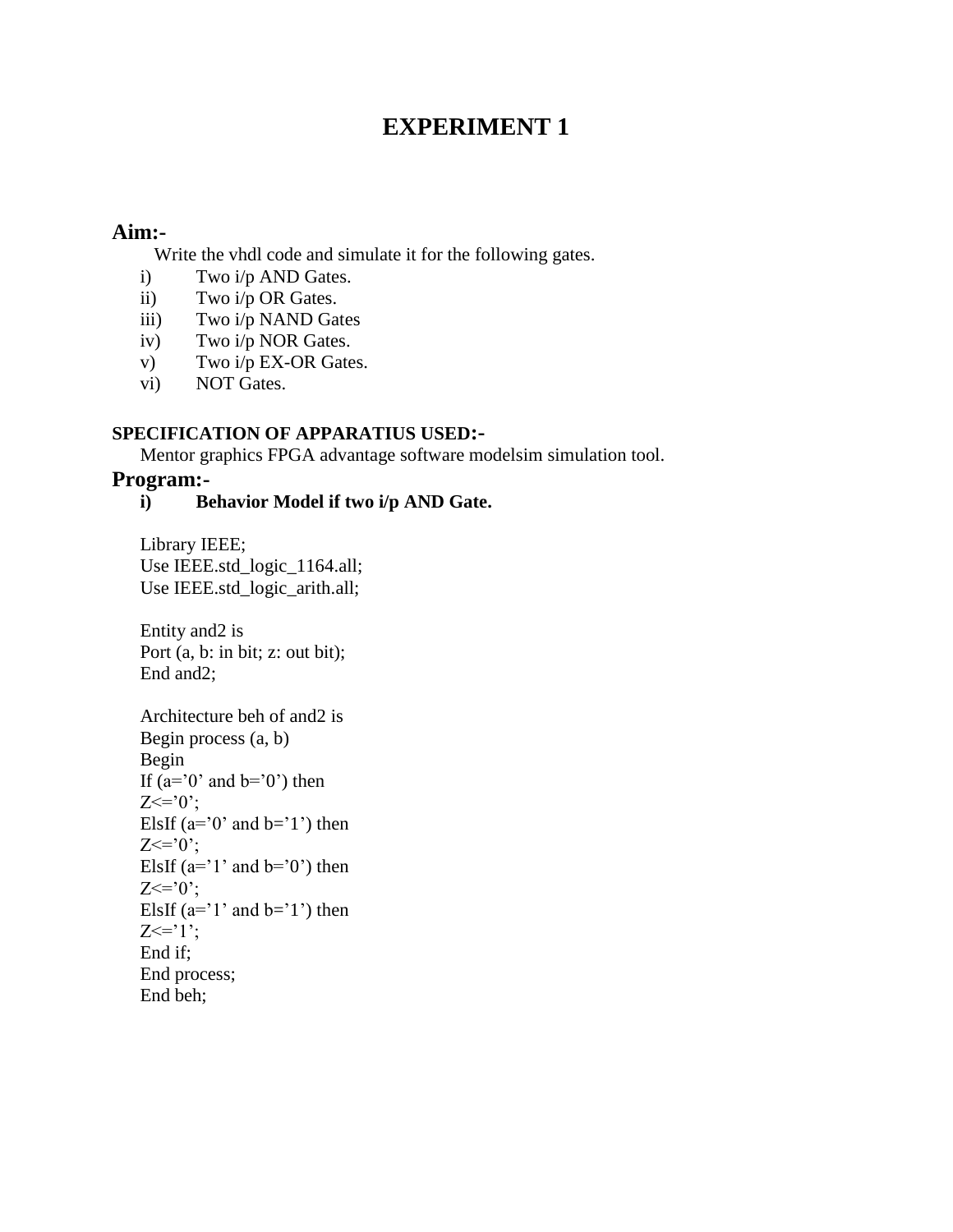

**TRUTH TABLE a b**  $|Z|$ **0 0 0 0 1 1 0**  $\begin{array}{ccc} 1 & 0 & 0 \end{array}$ **1 1 1**

### **Logic Equation: Z=a AND b**

### **ii) Behavior Model if two i/p OR Gates**

Library IEEE; Use IEEE.std\_logic\_1164.all; Use IEEE.std\_logic\_arith.all;

Entity OR\_2 is Port (a, b: in bit; z: out bit); End OR\_2;

Architecture OR\_2\_beh of OR\_2 is Begin process (a,b) Begin If  $(a=0'$  and  $b=0'$  then  $Z \leq v$ ; Elsif  $(a=0'$  and  $b=1'$ ) then  $Z \leq 1$ ; Elsif  $(a=1'$  and  $b=0'$ ) then  $Z \leq T'$ ; Elsif  $(a=1'$  and  $b=1'$ ) then  $Z \leq 1$ ; End if; End process; End OR\_2\_beh;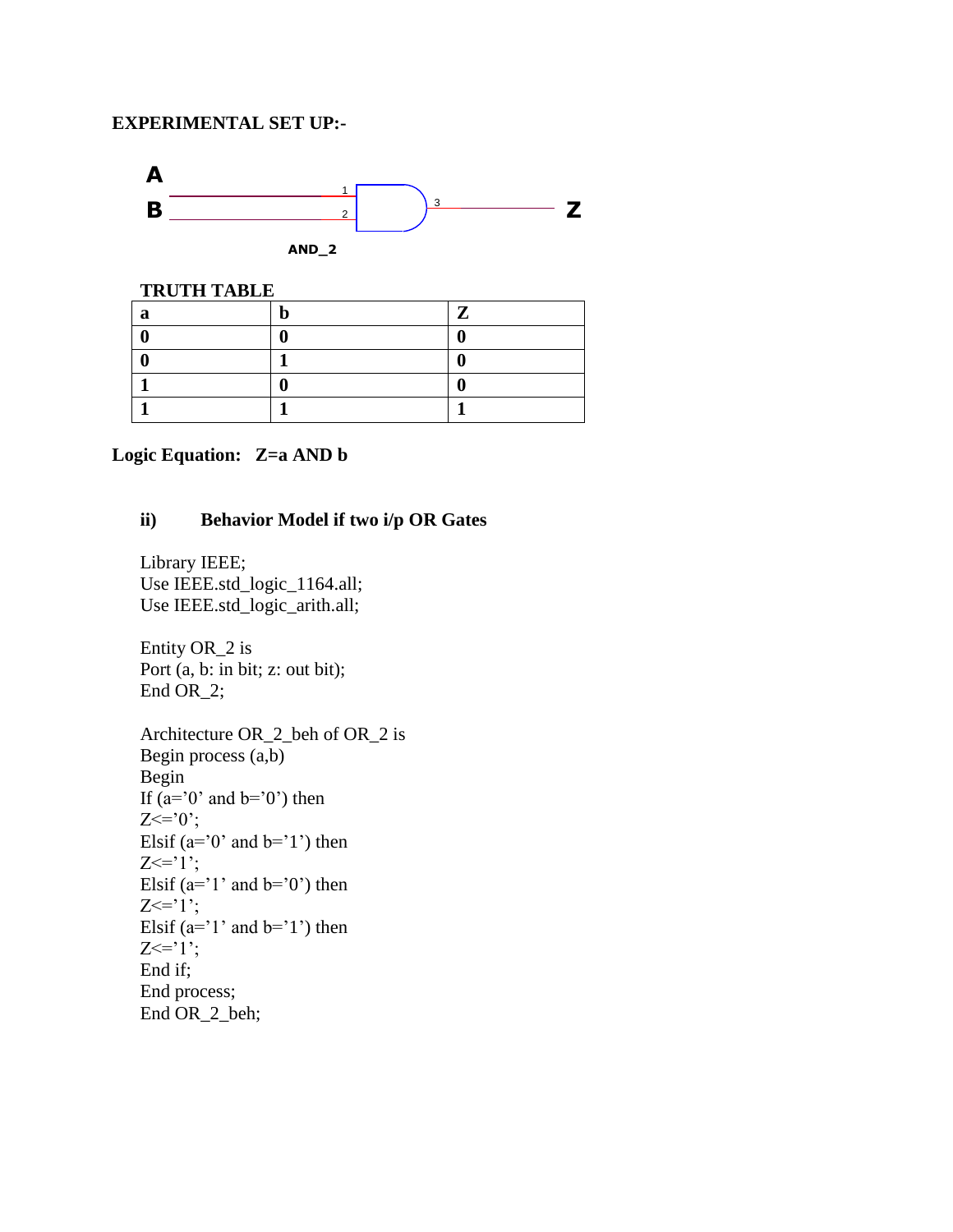

$$
OR\_2
$$

### **TRUTH TABLE**

| a | $\mathbf{Z}$ |
|---|--------------|
|   |              |
|   |              |
|   |              |
|   |              |

### **Logic Equation: Z=a OR b**

### **iii) Behavior Model if two i/p NAND Gate**

 Library IEEE; Use IEEE.std\_logic\_1164.all; Use IEEE.std\_logic\_arith.all;

Entity NAND\_2 is Port (a, b: in bit; z: out bit); End NAND\_2;

Architecture NAND\_2\_beh of NAND\_2 is Begin process (a, b) Begin If  $(a=0'$  and  $b=0'$  then  $Z \leq T$ '; Elsif  $(a=0'$  and  $b=1'$ ) then  $Z \leq T'$ ; Elsif  $(a=1'$  and  $b=0'$  then  $Z \leq T'$ : Elsif  $(a=1'$  and  $b=1'$ ) then  $Z \leq v$ ; End if; End process; End NAND\_2\_beh;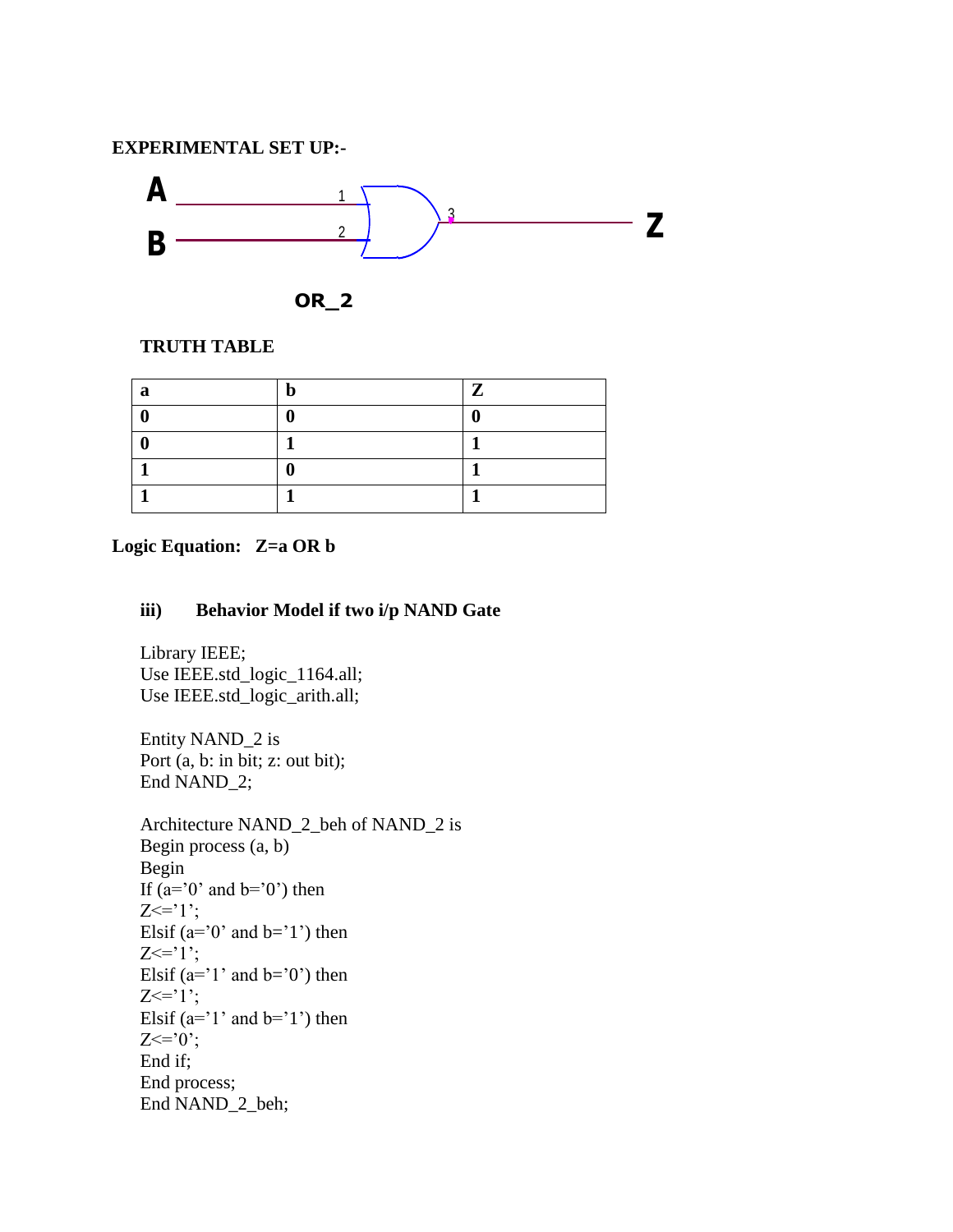

#### **NAND\_2 TRUTH TABLE**

### **Logic Equation: Z=a AND b**

### **iv) Behavior Model if two i/p NOR Gates**

Library IEEE; Use IEEE.std\_logic\_1164.all; Use IEEE.std\_logic\_arith.all;

Entity NOR\_2 is Port (a, b: in bit; z: out bit); End NOR\_2;

```
Architecture NOR_2_beh of NOR_2 is
Begin process (a, b)
Begin
If (a=0' and b=0' then
Z \leq T':
Elsif (a=0' and b=1') then
Z \leq vElsif (a= '1' and b= '0') then
Z \leq v;
Elsif (a= '1' and b= '1') then
Z \leq v;
End if;
End process;
 End NOR_2_beh;
```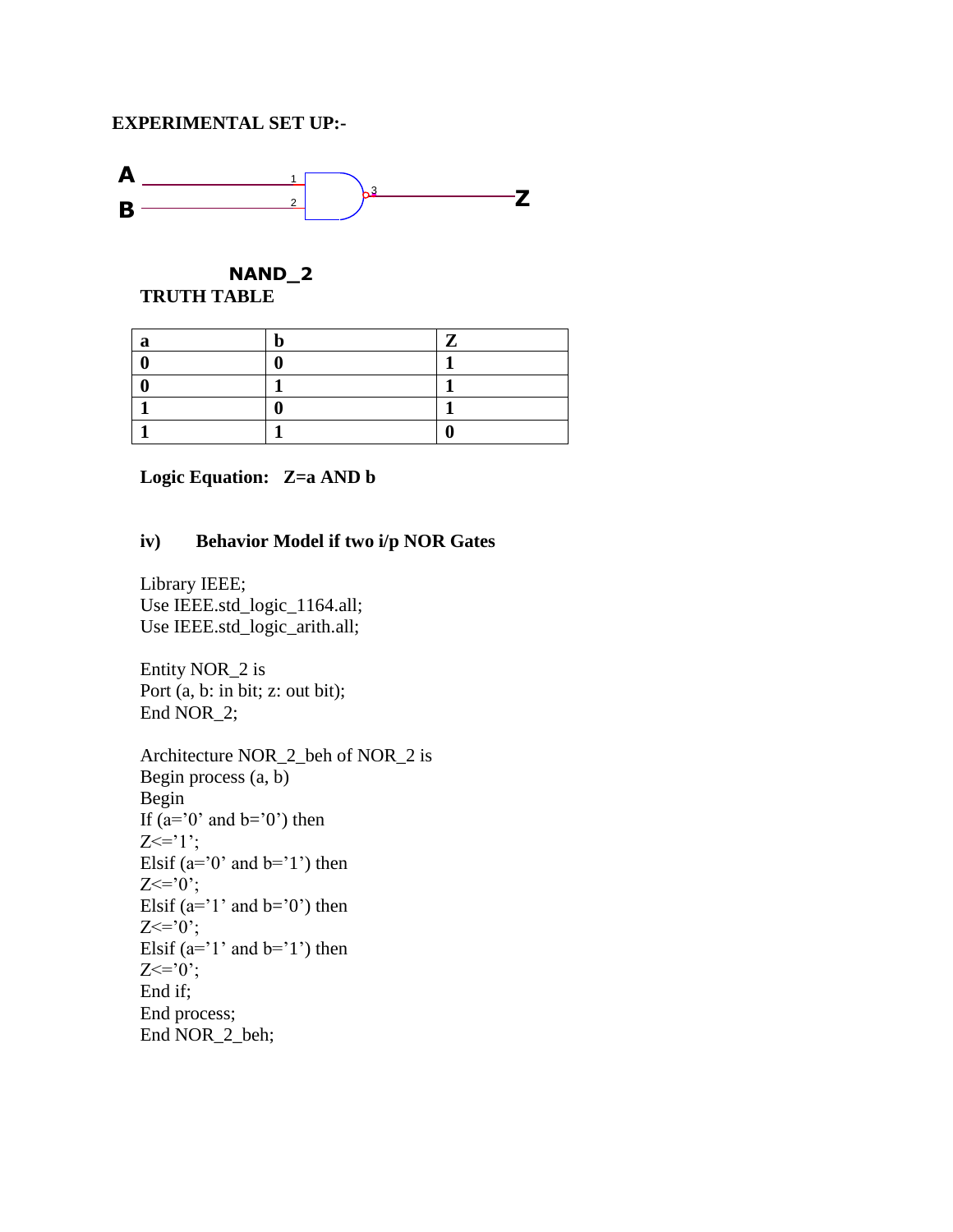

#### **Logic Equation: Z=a OR b**

#### **(iv)Behavior Model if two i/p EX-OR Gates**

Library IEEE; Use IEEE.std\_logic\_1164\_all; Use IEEE.std\_logic\_arith\_all;

Entity EXOR\_2 is Port (a, b: in bit; z: out bit); End EX-OR\_2;

Architecture EXOR\_2\_beh of EXOR\_2 is Begin Process (a, b) Begin If  $(a=0'$  and  $b=0'$  then  $Z \leq v$ "; Elsif ( $a=0$ ' and  $b=1$ ') then  $Z \leq T'$ : Elsif  $(a=1'$  and  $b=0'$ ) then  $Z \leq T'$ ; Elsif  $(a=1'$  and  $b=1'$ ) then  $Z \leq v$ End if; End process; End EXOR\_2\_beh;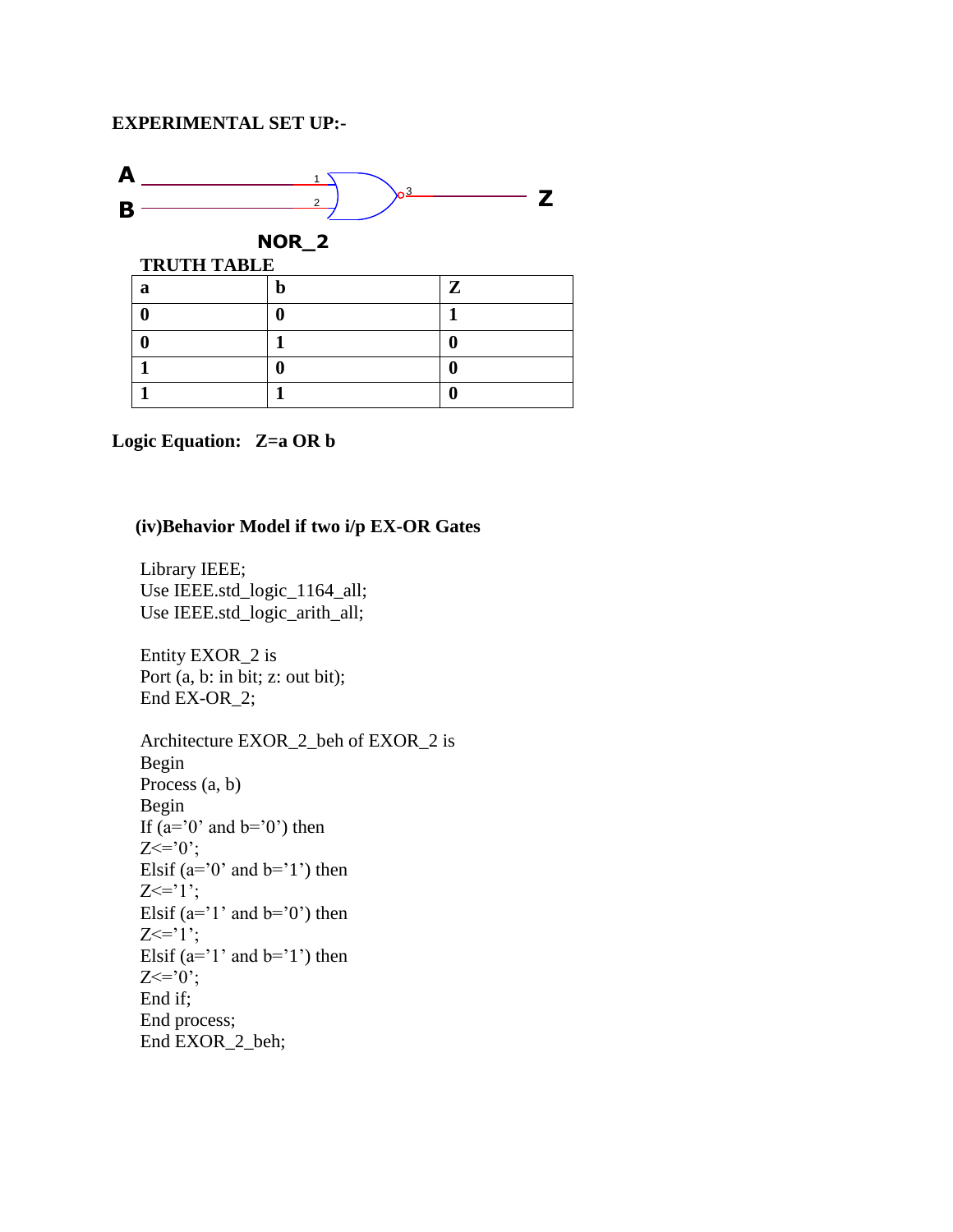

**EX-OR\_2**

### **TRUTH TABLE**

| a | n | $\mathbf{Z}$ |
|---|---|--------------|
|   |   |              |
|   |   |              |
|   |   |              |
|   |   |              |

**Logic Equation: Z=** a EX-OR b

### **v) Behavior Model of NOT Gate**

 Library IEEE; Use IEEE.std\_logic\_1164\_all; Use IEEE.std\_logic\_arith\_all;

Entity NOT\_2 is Port (a: in bit; z: out bit); End NOT\_2;

Architecture EXOR\_2\_beh of EXOR\_2 is Begin Process (a) Begin If  $(a=0')$  then  $Z \leq T$ '; Elsif  $(a=1')$  then  $Z \leq v$ ; End if; End process; End NOT\_2\_beh;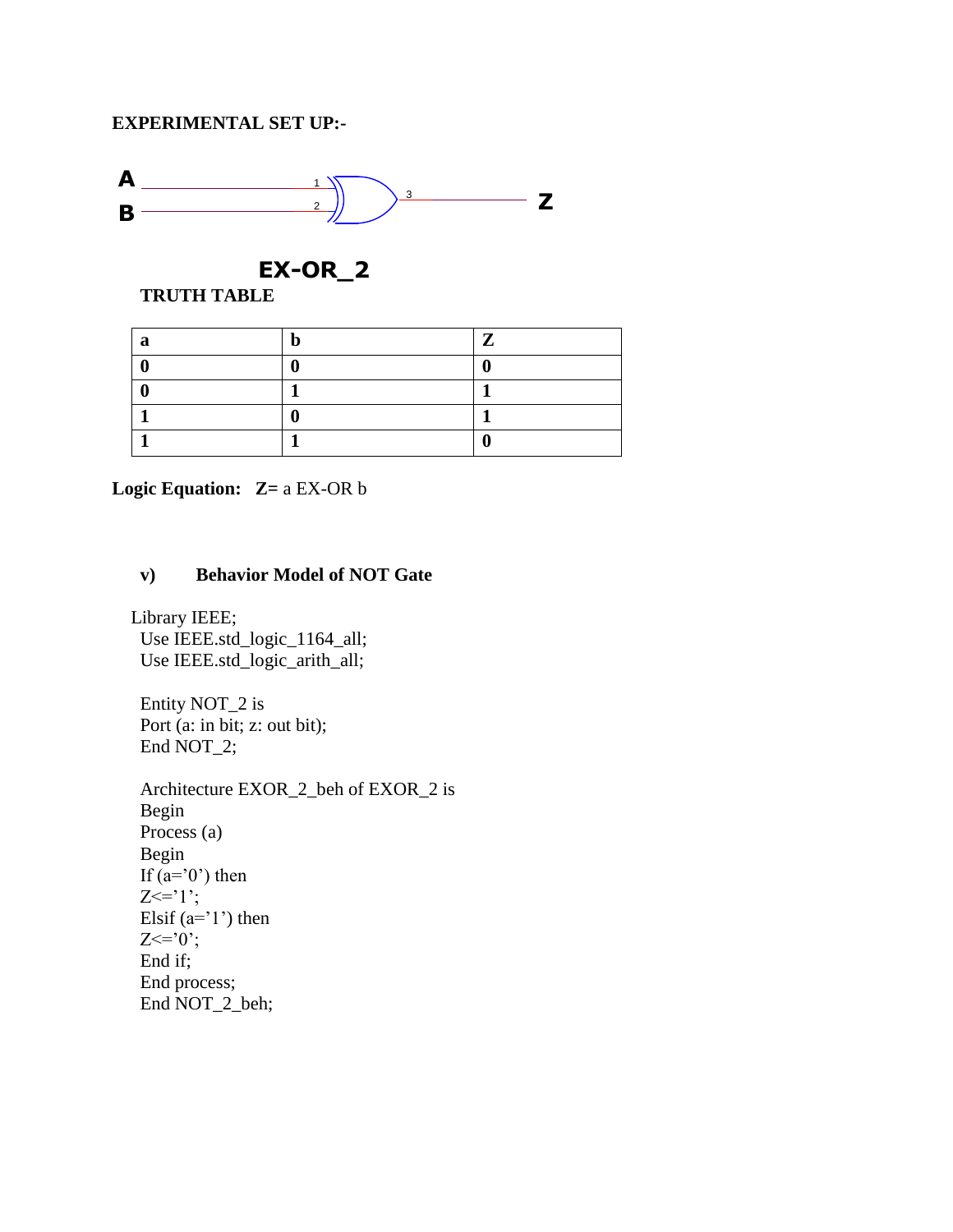

## **Precautions:-**

Make sure that there is no syntax and semantie error.

#### **Result:-**

All the VHDL codes of AND, OR, NAND, NOR, EX-OR and NOT gates are simulated and find correct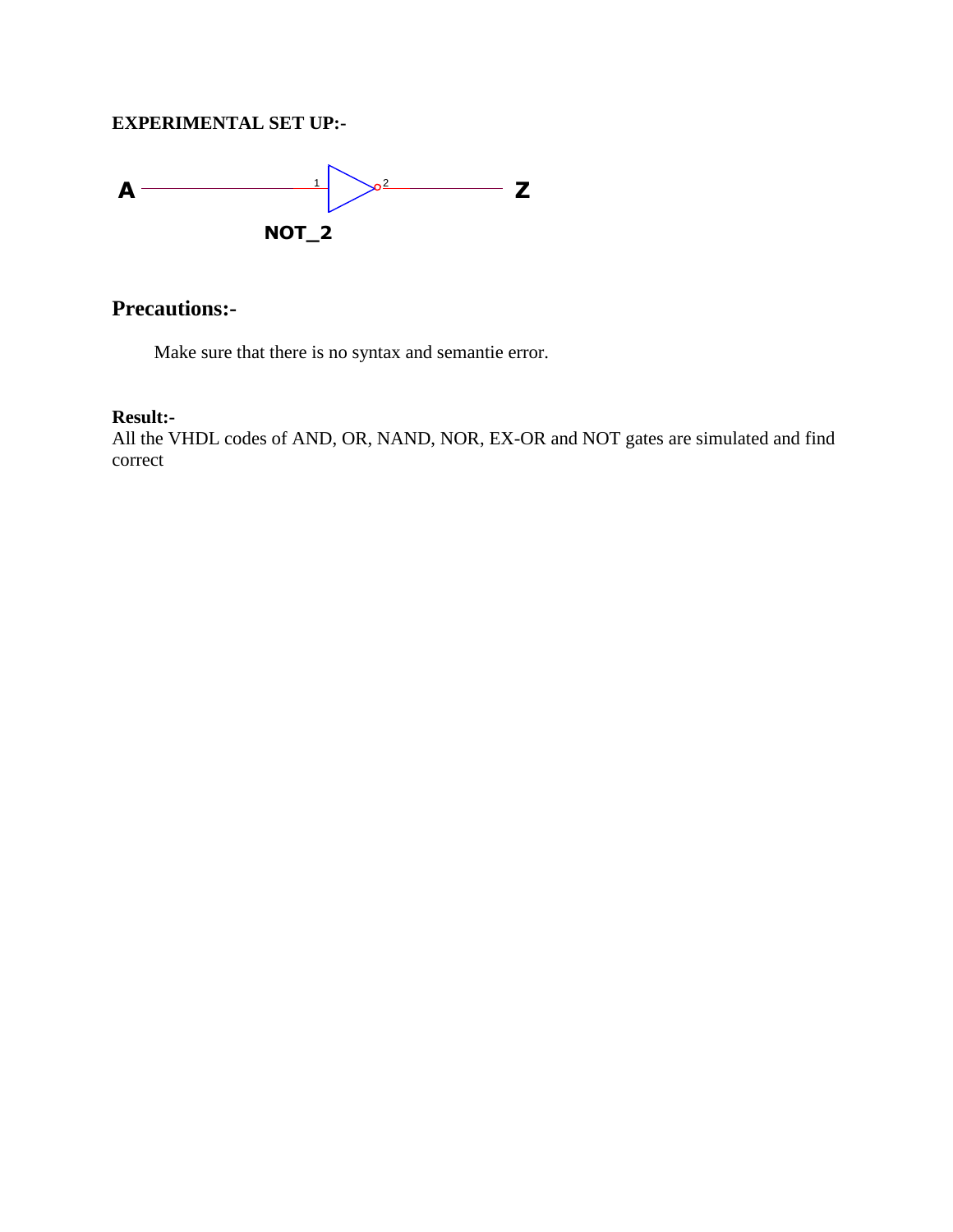# **EXPERIMENT 2**

## **Aim:-**

Write the VHDL code and simulate it for Comparator.

### **SPECIFICATION OF APPARATIUS USED:-**

Mentor Graphics FPGA Advantage Software Modelsim Simulation Tool.

### **Program:-**

Library IEEE; Use IEEE.std\_logic\_1164.all; Use IEEE.std\_logic\_arith.all;

Entity CMP\_2 is Port (a, b: in bit; ALB, AGB, AEB: out bit); End CMP\_2;

Architecture CMP\_2\_beh of CMP\_2 is Begin Process (a, b) Begin If  $(a=0'$  and  $b=0'$  then  $ALB \leq v$  $AGB \leq v$ ;  $AFB \leq 1$ ; Elsif ( $a=0$ ' and  $b=1$ ') then  $ALB \leq 1$ ;  $AGB \leq v$  $AFB \leq v$ Elsif  $(a=']'$  and  $b='0'$ ) then  $ALB \leq v$  $AGB \leq 1$ ;  $AFB \leq v$ Elsif  $(a=1'$  and  $b=1'$ ) then  $ALB \leq v$  $AGB \leq v$  $AFB \leq 1$ ; End if; End process; End CMP\_2\_beh;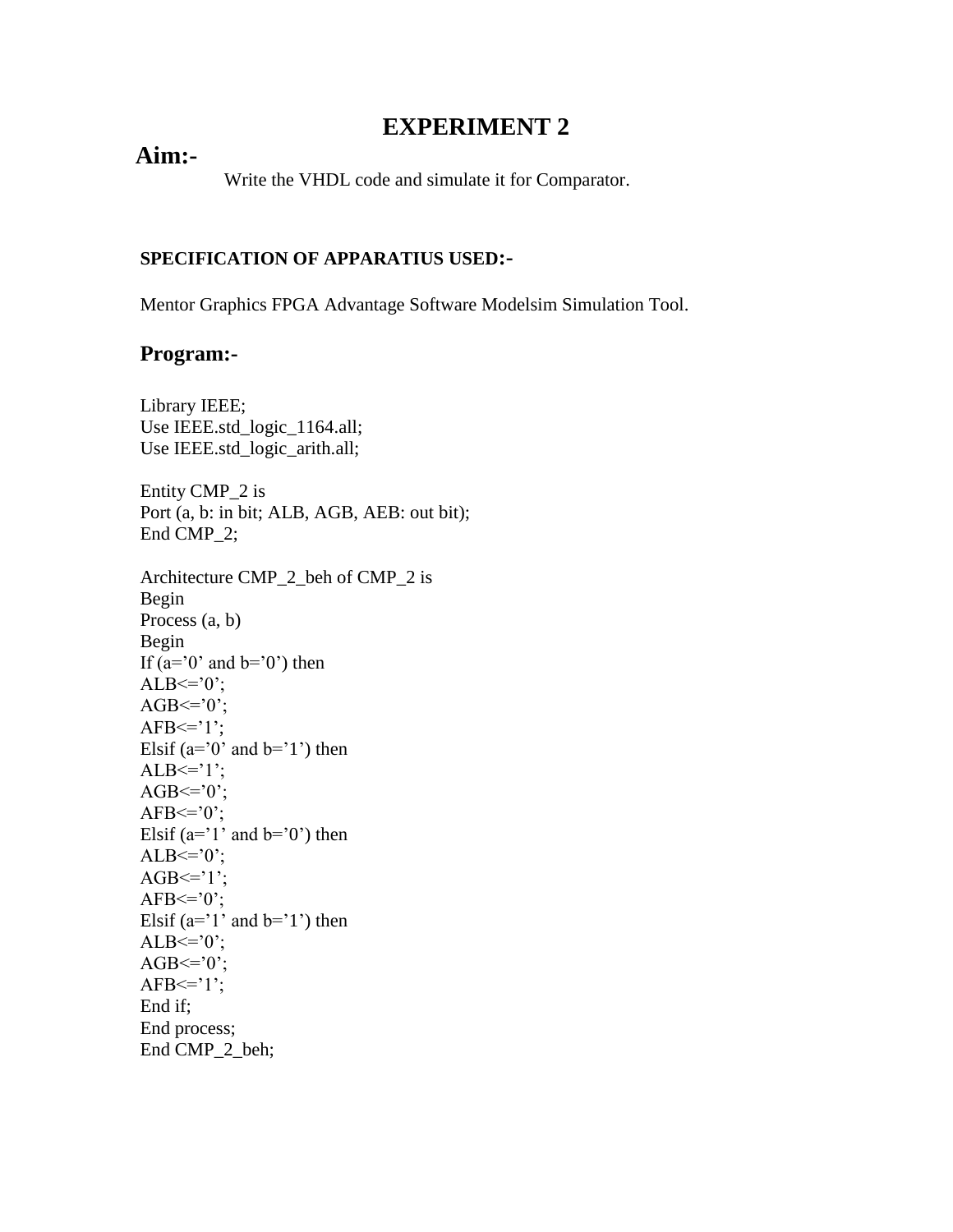

# **Precautions:-**

Make sure that there is no syntax and semantie error.

### **Result:-**

All the VHDL codes of 1- bit Comparator is simulated and synthesized.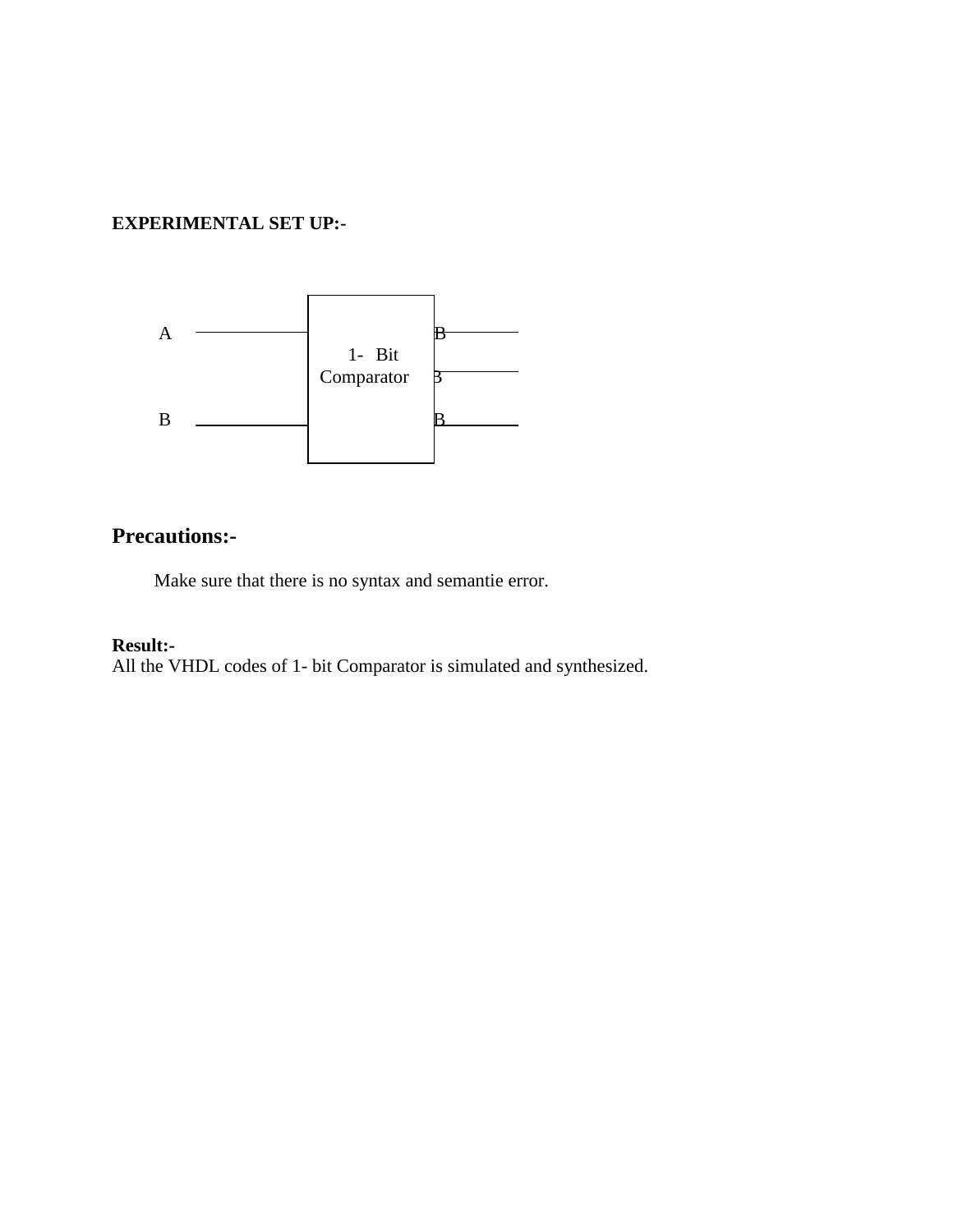### Aim:-

Write a program for behavior model of 4- bit Comparator

### **SPECIFICATION OF APPARATIUS USED:-**

Mentor Graphics FPGA Advantage Software Modelsim Simulation Tool.

### **Program:-**

Library IEEE; Use IEEE.std\_logic\_1164.all; Use IEEE.std\_logic\_arith.all;

Entity COM\_2 is Port (a, b: in bit\_Vector (3 down to 0); z: out bit\_vector (2 down to 0)); End COM\_2;

Architecture COM\_2\_beh of COM\_2 is Begin Process (a, b) Begin If  $(a=b)$  then  $Z \leq 100$ ; Elsif  $(a< b)$  then  $Z \le 010$ ; Elsif  $(a>b)$  then  $Z \le 001$ ; End if; End process; End COM\_2\_beh;

### **Precautions:-**

Make sure that there is no syntax and semantie error.

#### **Result:-**

All the VHDL codes of 4- bit Comparator is simulated and synthesized.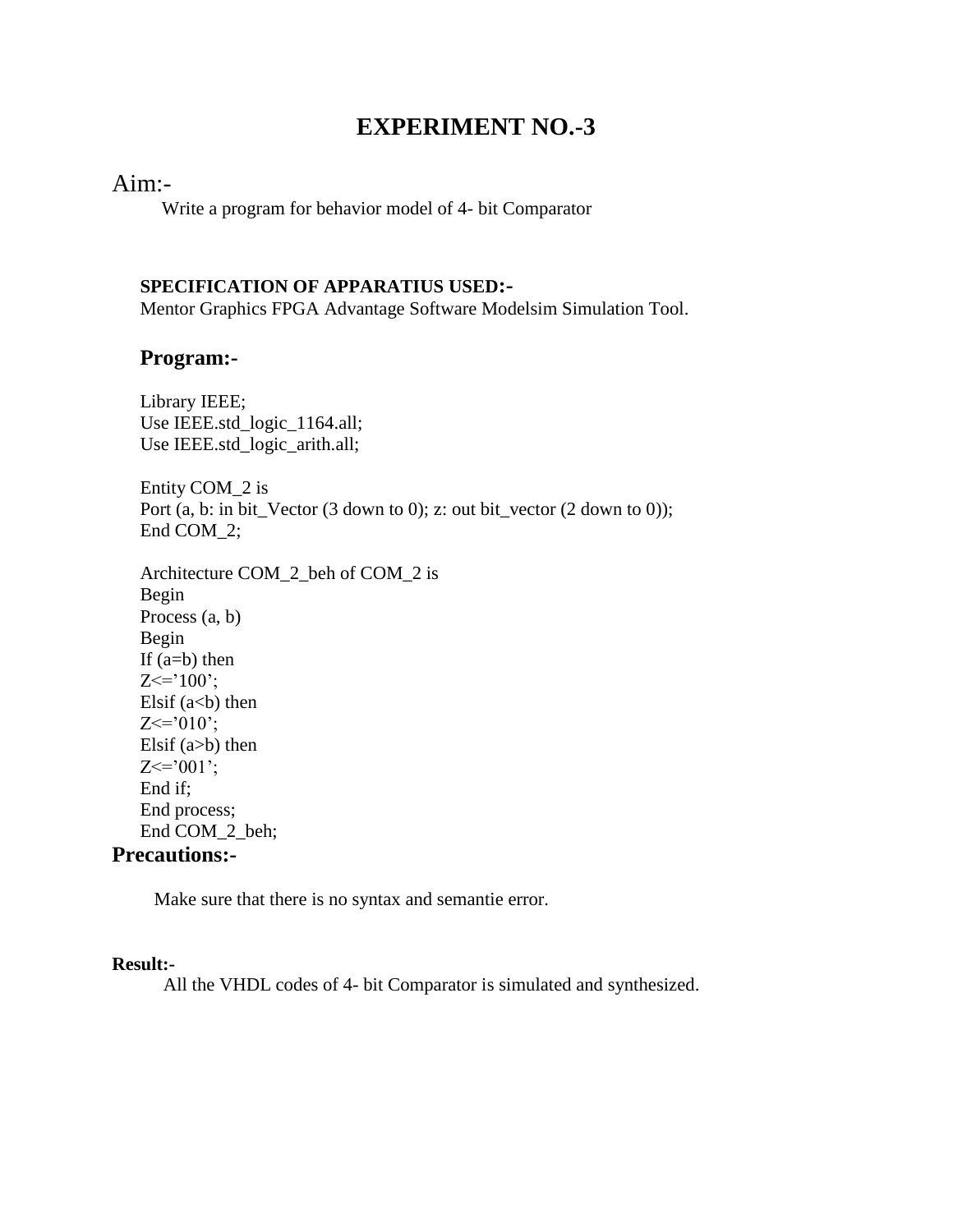### Aim:-

Write the VHDL code and simulate it for 4:1 mux and 4:1 demultiplexer.

#### **SPECIFICATION OF APPARATIUS USED:-**

Mentor graphics FPGA advantage software modelsim simulation tool.

Program: - Multiplexer's Behavior Model Library IEEE; Use IEEE.std\_logic\_1164.all; Use IEEE.std\_logic\_arith.all; Entity MUX\_2 is Port (i0, i1, i2, i3, s0, s1: in bit; z: out bit);

End MUX\_2;

```
Architecture MUX_2_beh of MUX_2 is
Begin 
Process (so, s1)
Begin
If (s1=0' and s0=0' then
Z \leq i0.
Elsif (s1=0' and s0=1') then
Z \leq i1;
Elsif (s1=1' and s0=0') then
Z \leq i2Elsif (s1=1' and s0=1') then
Z \leq i3;
End if;
End process;
 End MUX_2_beh;
```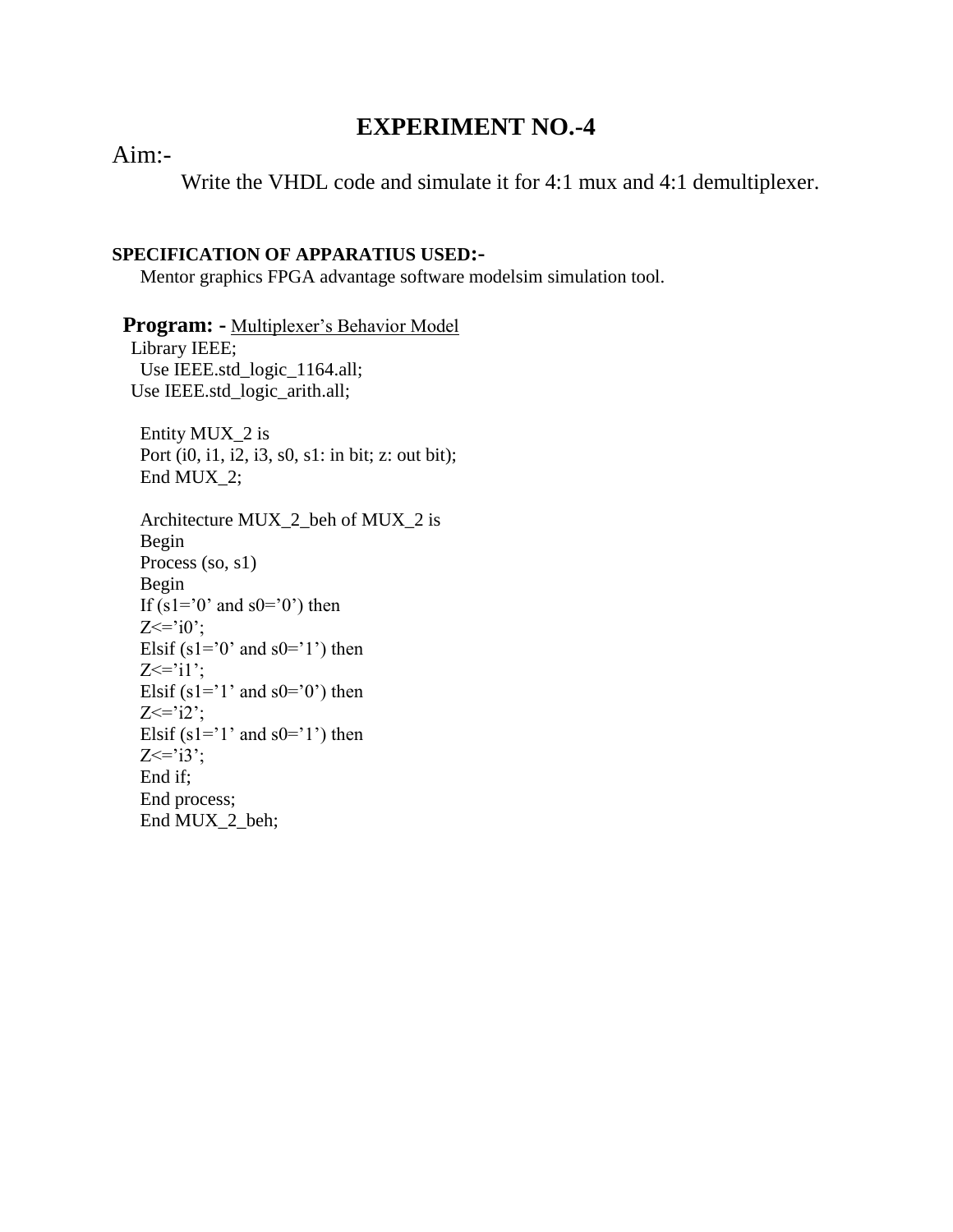

| <b>Select Input's</b> |                | <b>Output</b> |
|-----------------------|----------------|---------------|
| S <sub>1</sub>        | S <sub>0</sub> |               |
| 0                     |                | 10            |
|                       |                | 11            |
|                       |                | 12            |
|                       |                | <b>I3</b>     |

### **Truth table of 4-to-1 Multiplexer**

Program: - Behavior Model of Demultiplexer (1 to 4) Library IEEE;

Use IEEE.std\_logic\_1164\_all; Use IEEE.std\_logic\_arith\_all;

Entity DEMUX\_2 is Port (a, s0, s1: in bit; z: out bit\_vector (3 down to 0)); End DEMUX 2;

Architecture DEMUX\_2\_beh of DEMUX\_2 is Begin Process (so, s1) Begin If  $(s1=0$ ' and  $s0=0$ ') then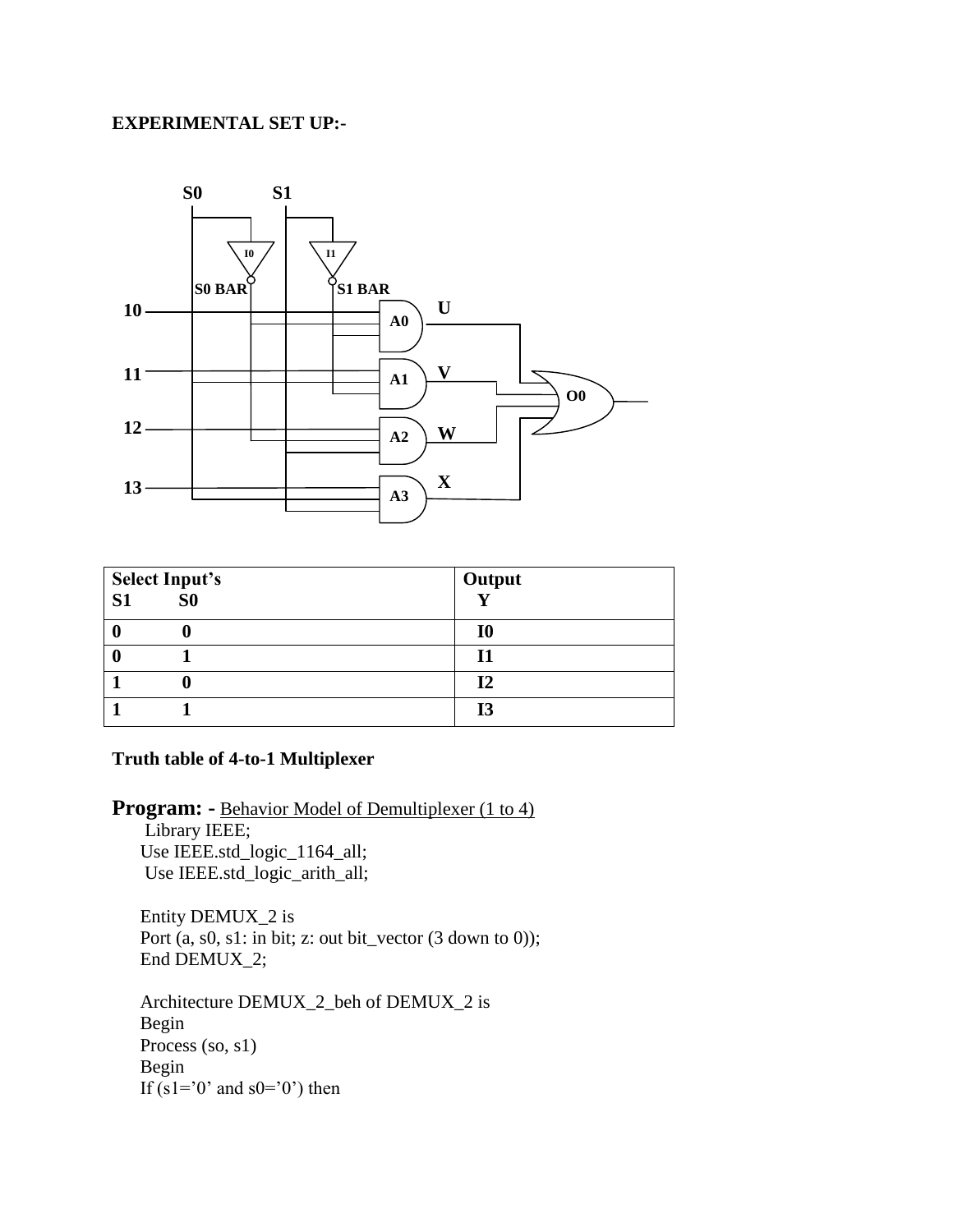```
Z(0) \le a;
Z(1) \leq 0;
Z(2) \leq 0;
Z(3) \leq 0;
Elsif (s1=^{\circ}0' and s0=^{\circ}1') then
Z(0) \leq 0;
Z(1) \le a;Z(2) \leq 0;
Z(3) \leq 0;
Elsif (s1=1' and s0=0') then
Z(0) \leq 0;
Z(1) \leq 0;
Z(2) \le a;Z(3) \leq 0;
Elsif (s1=1' and s0=1') then
Z(0) \leq 0;
Z(1) \leq 0;
Z(2) \leq 0;
Z(3) \le a;End if;
End process;
 End DEMUX_2_beh;
```
### **Precautions:-**

Make sure that there is no syntax and semantic error.

#### **Result:-**

A) All the VHDL codes of 4 to 1 Multiplexer is simulated and synthesized.

B) All the VHDL codes of 4 to 1 Demultiplexer is simulated and synthesized.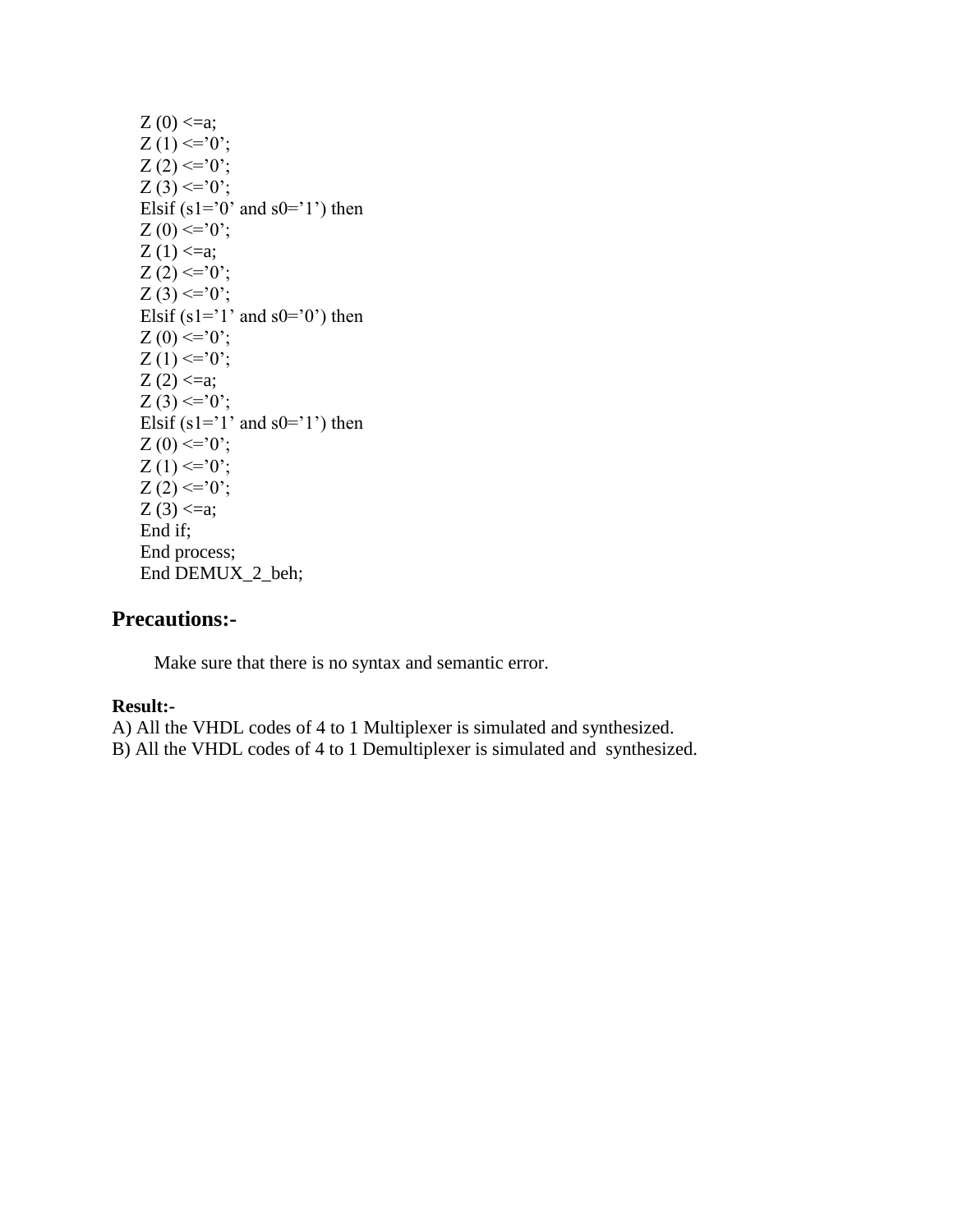# Aim:-

Write a program for behavior model of BCD to Seven Segment Decoder.

#### **SPECIFICATION OF APPARATIUS USED:-**

Mentor Graphics FPGA Advantage Software Modelsim Simulation Tool.

### **Program:-**

Library IEEE; Use IEEE.std\_logic\_1164.all; Use IEEE.std\_logic\_arith.all;

Entity BCD\_2 is Port (b: in bit\_Vector (3 down to 0); z: out bit\_vector (6 down to 0)); End BCD 2;

Architecture BCD\_2\_beh of BCD\_2 is Begin Process (b) Begin Case B is When "0000"=>  $S \leq "1111110"$ ; When "0001"=>  $S \leq v$  20110000"; When " $0010$ "=>  $S \leq "1101101"$ ; When "0011"=>  $S \leq "1111001"$ ; When "0110"=>  $S \leq "1011111"$ : When"0111"=>  $S \leq Y$  1110000"; When"1000"=>  $S \leq "1111111"$ ; When"1001"=>  $S \leq "1110011"$ ; When other  $\Rightarrow$  $S \leq v$  =  $000000$ "; End case; End process; End BCD\_Beh;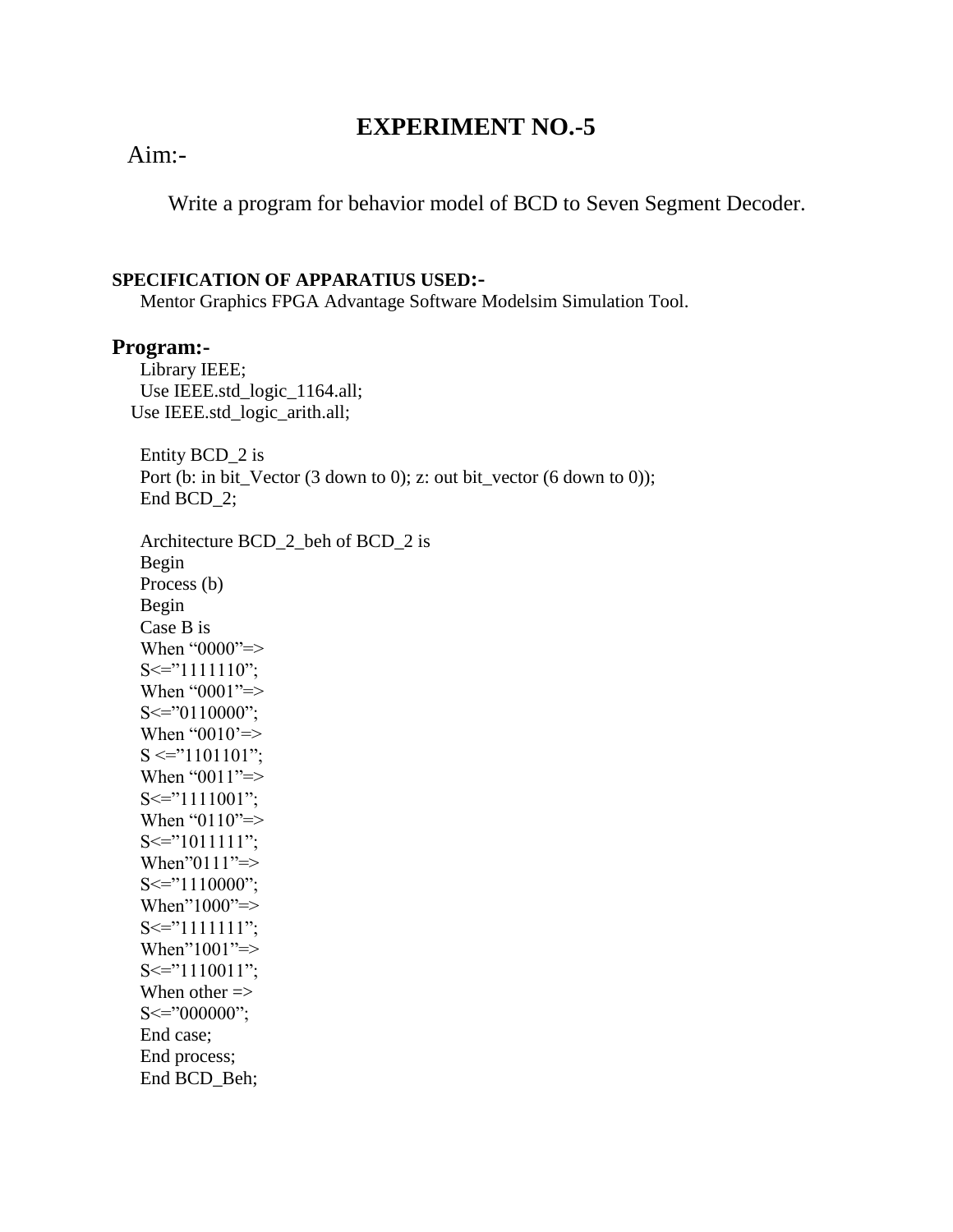

| <b>BCD Input's</b>                   | Output's         |                            |                  |                              |                  |          |                  |  |
|--------------------------------------|------------------|----------------------------|------------------|------------------------------|------------------|----------|------------------|--|
| ABCD                                 | a                | $\mathbf b$<br>$\mathbf c$ | d                | $\mathbf{f}$<br>$\mathbf{e}$ | g                |          |                  |  |
| 000<br>$\bf{0}$                      | 1                | 1                          | 1                | 1                            | 1                | 1        | $\bf{0}$         |  |
| $0\;0\;1$<br>$\bf{0}$                | $\boldsymbol{0}$ | 1                          | 1                | $\boldsymbol{0}$             | $\boldsymbol{0}$ | $\bf{0}$ | $\boldsymbol{0}$ |  |
| 0 <sub>1</sub><br>$\bf{0}$<br>0      | 1                | 1                          | $\boldsymbol{0}$ | 1                            | 1                | $\bf{0}$ | 1                |  |
| $\bf{0}$<br>$\mathbf 1$<br>1<br>0    | 1                | 1                          | 1                | 1                            | $\boldsymbol{0}$ | $\bf{0}$ | 1                |  |
| $1\;\mathbf{0}$<br>$\mathbf{0}$<br>0 | $\boldsymbol{0}$ | 1                          | 1                | $\boldsymbol{0}$             | $\boldsymbol{0}$ | 1        | 1                |  |
| $\bf{0}$<br>$\mathbf 1$<br>1<br>0    | 1                | $\bf{0}$                   | 1                | 1                            | $\boldsymbol{0}$ | 1        | 1                |  |
| $\bf{0}$<br>$1\,1$<br>0              | 1                | $\bf{0}$                   | 1                | 1                            | 1                | 1        | 0                |  |
| $1\;1$<br>$\mathbf{1}$<br>0          | 1                | 1                          | 1                | $\boldsymbol{0}$             | $\boldsymbol{0}$ | $\bf{0}$ | $\bf{0}$         |  |
| $\bf{0}$<br>$\bf{0}$<br>$\bf{0}$     | 1                | 1                          | 1                | 1                            | 1                | 1        | 1                |  |
| $\mathbf{0}$<br>0                    | 1                | 1                          | 1                | 1                            | $\bf{0}$         | 1        | 1                |  |

**Truth table of BCD-to-Seven Segment Decoder**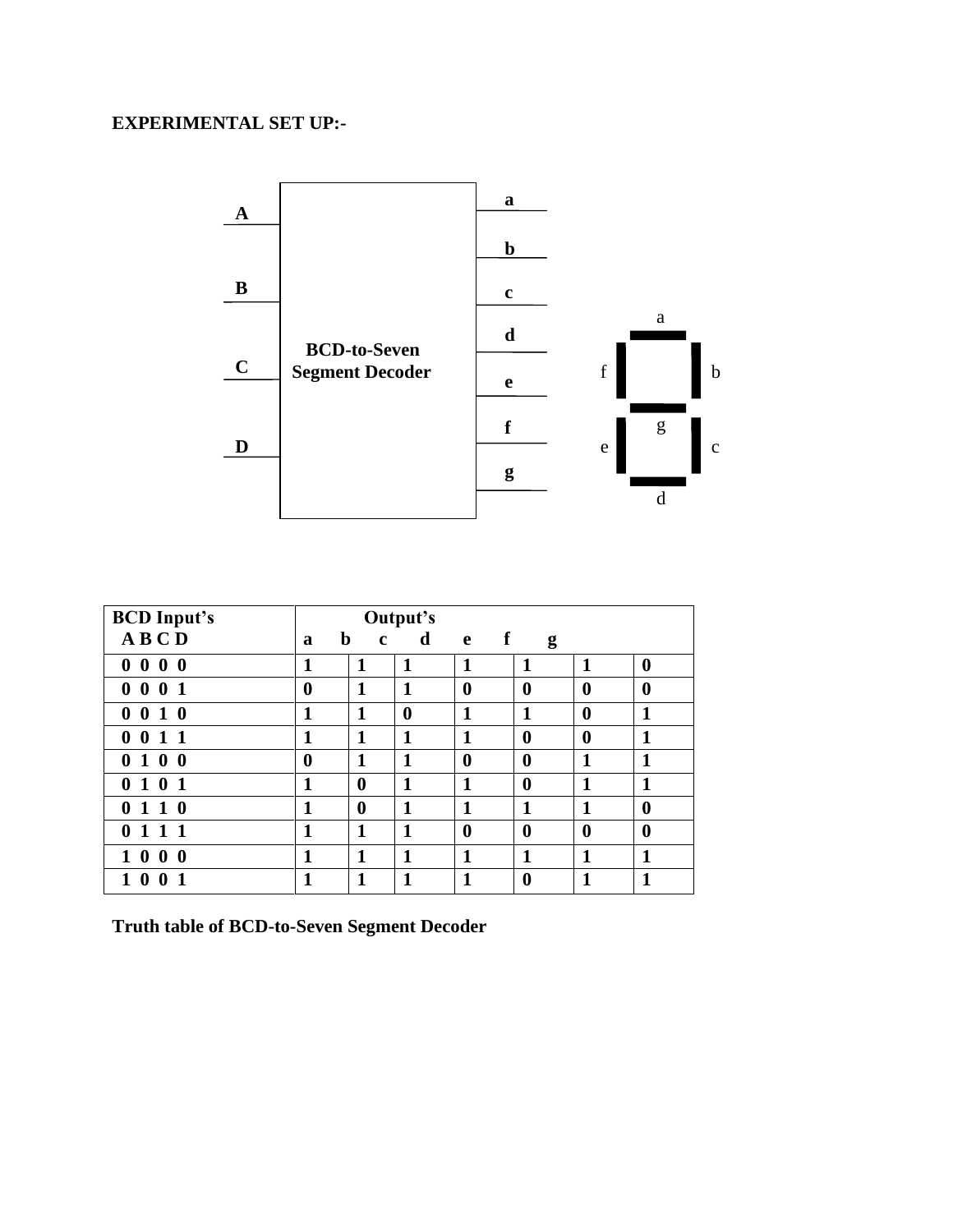# **Wave Form of BCD-to-Seven Segment Decoder:-**

| E-L /seven_seg_decode 1111<br>$\left(3\right)$<br>$^{(2)}$<br>11<br>$\left( 0\right)$ | <u>1111 (0000 10011 1100 10011 10000 11111 10000 10011 11100 10011 10000 11111 10000</u> |  |  |  |  |  |  |
|---------------------------------------------------------------------------------------|------------------------------------------------------------------------------------------|--|--|--|--|--|--|
| E-C /seven_seg_decode 1111111<br>(6)<br>0<br>м<br>3<br>2                              |                                                                                          |  |  |  |  |  |  |
| $\blacksquare$ (0)                                                                    |                                                                                          |  |  |  |  |  |  |

## **Precautions:-**

Make sure that there is no syntax and semantie error.

#### **Result:-**

All the VHDL codes of BCD to Seven Segment is simulated and synthesized.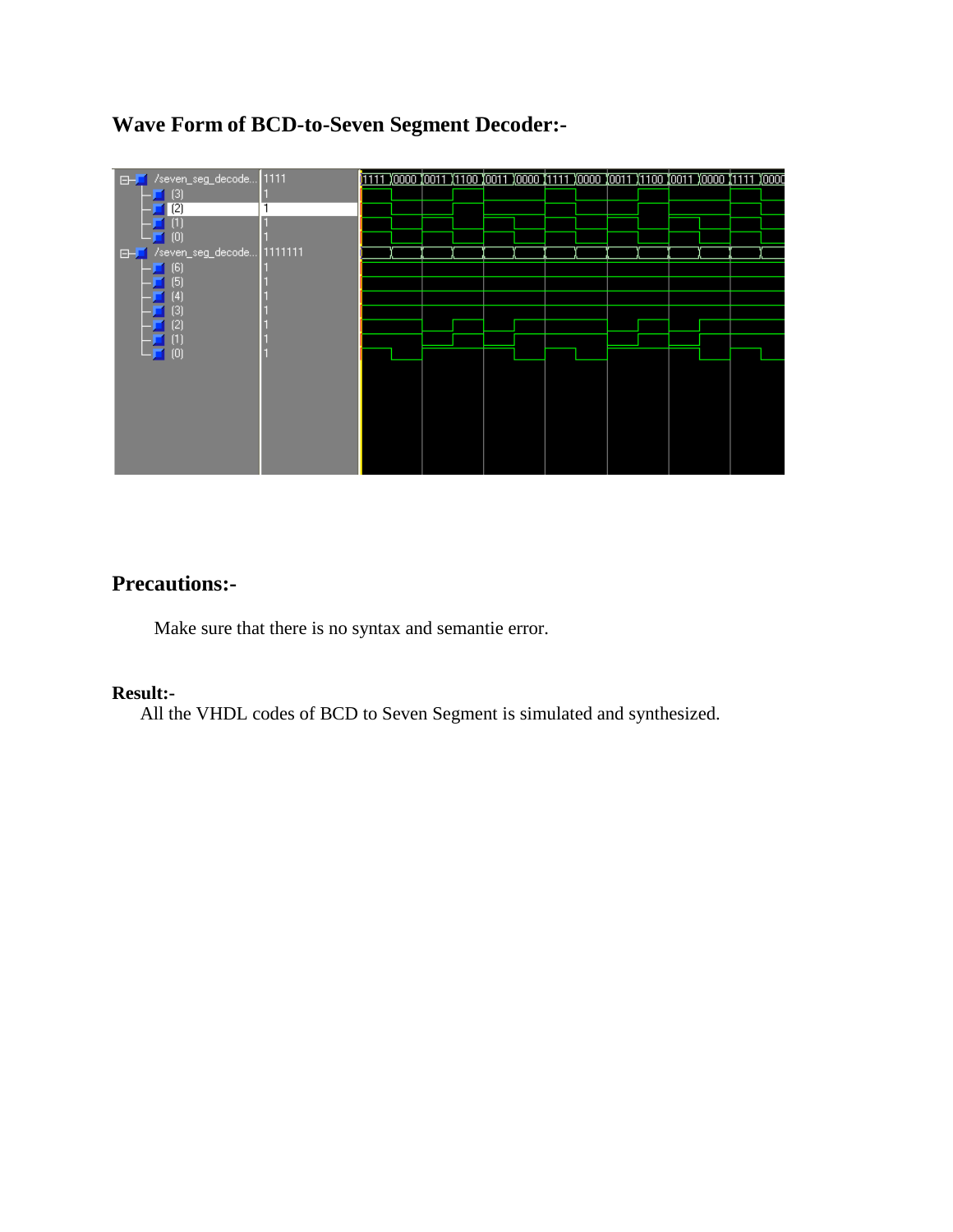## Aim:-

Write a VHDL program for behavior model of PIPO.

#### **SPECIFICATION OF APPARATIUS USED:-**

Mentor Graphics FPGA Advantage Software Modelsim Simulation Tool.

### **Program:-**

 Library IEEE; Use IEEE.std\_logic\_1164.all; Use IEEE.std\_logic\_arith.all;

Entity PIPO\_2 is Port (Pr, Cr, Clk: in bit; D: is bit\_vector (2 down to 0); Q: out bit\_vector (2 down to 0)); End PIPO\_2;

```
Architecture PIPO_2_beh of PIPO_2 is
Begin 
Process (Pr, Cr, Clk, D)
Begin
If (Pr='0' and Cr='1') then
Q \leq 111;
Elsif (Pr='1' and Cr='0') then
Q \leq 000;
Elsif (Pr='0' and Cr='1') then
Q \leq v^2Elsif (Pr='1' and Cr='1') then
Q \leq 111;
Elsif (Pr='1' and Cr='1' and Clk='0' and Clk's event) then
O \leq D;
End if;
End process;
 End PIPO_2_beh;
```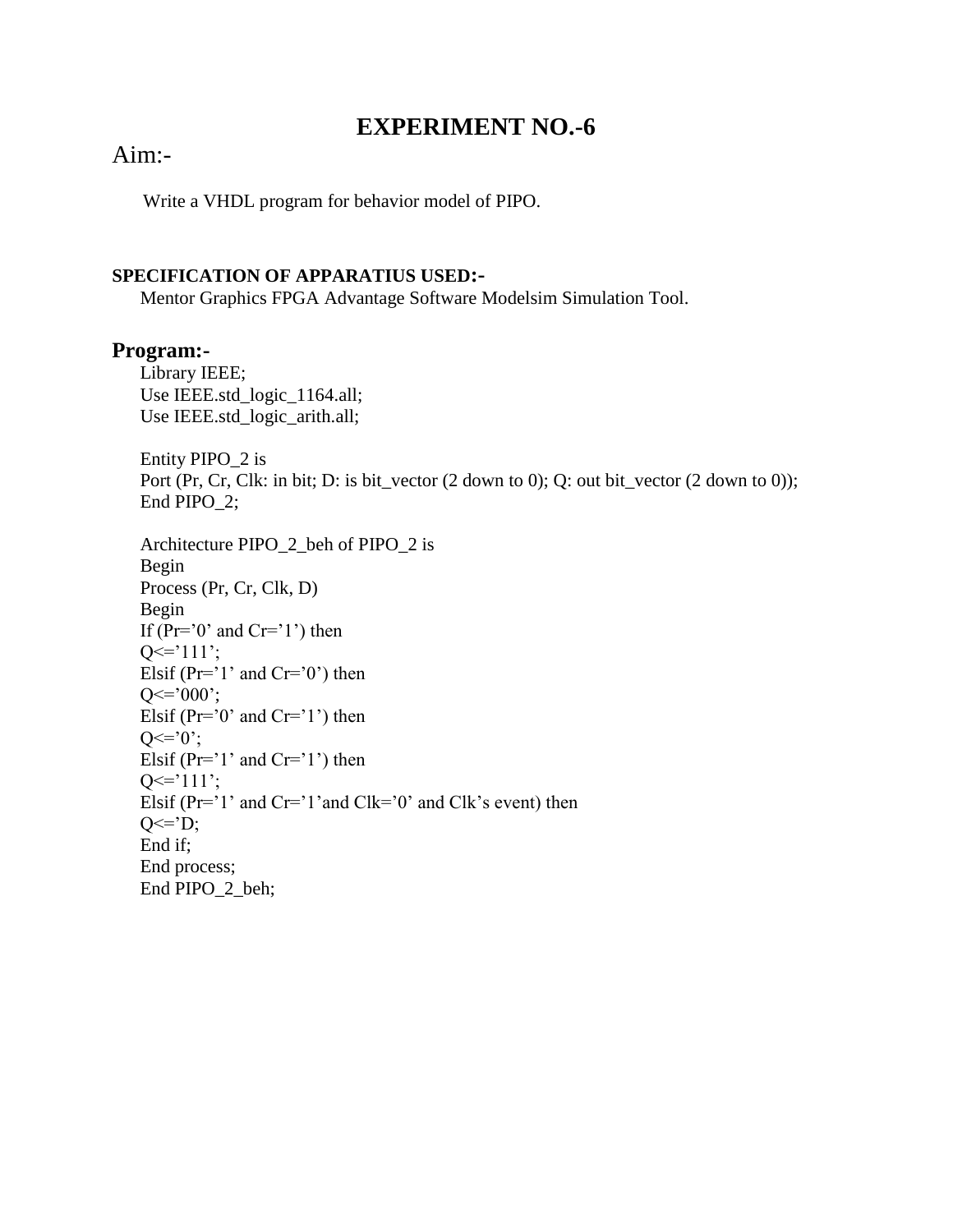# **Block diagram of 4-bit Parallel in Parallel out Register**



**Parallel Output's**

# **Waveform of 4-bit Parallel in Parallel Out Register:-**

| E-T /pipo/d                  | 1111 | <b>inn</b> | $\overline{\text{0000}}$ | <b>TTL</b> Zoom Full<br>ATTLD | $\sqrt[4]{1100}$ | $\sqrt[4]{0000}$ | 1111 |
|------------------------------|------|------------|--------------------------|-------------------------------|------------------|------------------|------|
| $\left( 0 \right)$           |      |            |                          |                               |                  |                  |      |
|                              |      |            |                          |                               |                  |                  |      |
| $\left( 1\right)$            |      |            |                          |                               |                  |                  |      |
| (2)                          |      |            |                          |                               |                  |                  |      |
| $ \blacksquare$ $(3)$        |      |            |                          |                               |                  |                  |      |
| $\Box$ /pipo/clk             |      |            |                          |                               |                  |                  |      |
| $\blacksquare$ /pipo/pr      |      |            |                          |                               |                  |                  |      |
|                              |      |            |                          |                               |                  |                  |      |
| $\Box$ /pipo/cr              |      |            |                          |                               |                  |                  |      |
| $E = \sqrt{1 - p^2}$         | 0000 | 0000       |                          | <b>1111</b>                   |                  | 1,0000           |      |
| $\left( 0\right)$            | ſ    |            |                          |                               |                  |                  |      |
| $^{\left(\mathsf{1}\right)}$ |      |            |                          |                               |                  |                  |      |
|                              |      |            |                          |                               |                  |                  |      |
| (2)                          |      |            |                          |                               |                  |                  |      |
| $[3]$<br>- 80                | ſ    |            |                          |                               |                  |                  |      |
|                              |      |            |                          |                               |                  |                  |      |
|                              |      |            |                          |                               |                  |                  |      |
|                              |      |            |                          |                               |                  |                  |      |
|                              |      |            |                          |                               |                  |                  |      |
|                              |      |            |                          |                               |                  |                  |      |
|                              |      |            |                          |                               |                  |                  |      |
|                              |      |            |                          |                               |                  |                  |      |
|                              |      |            |                          |                               |                  |                  |      |
|                              |      |            |                          |                               |                  |                  |      |
|                              |      |            |                          |                               |                  |                  |      |
|                              |      |            |                          |                               |                  |                  |      |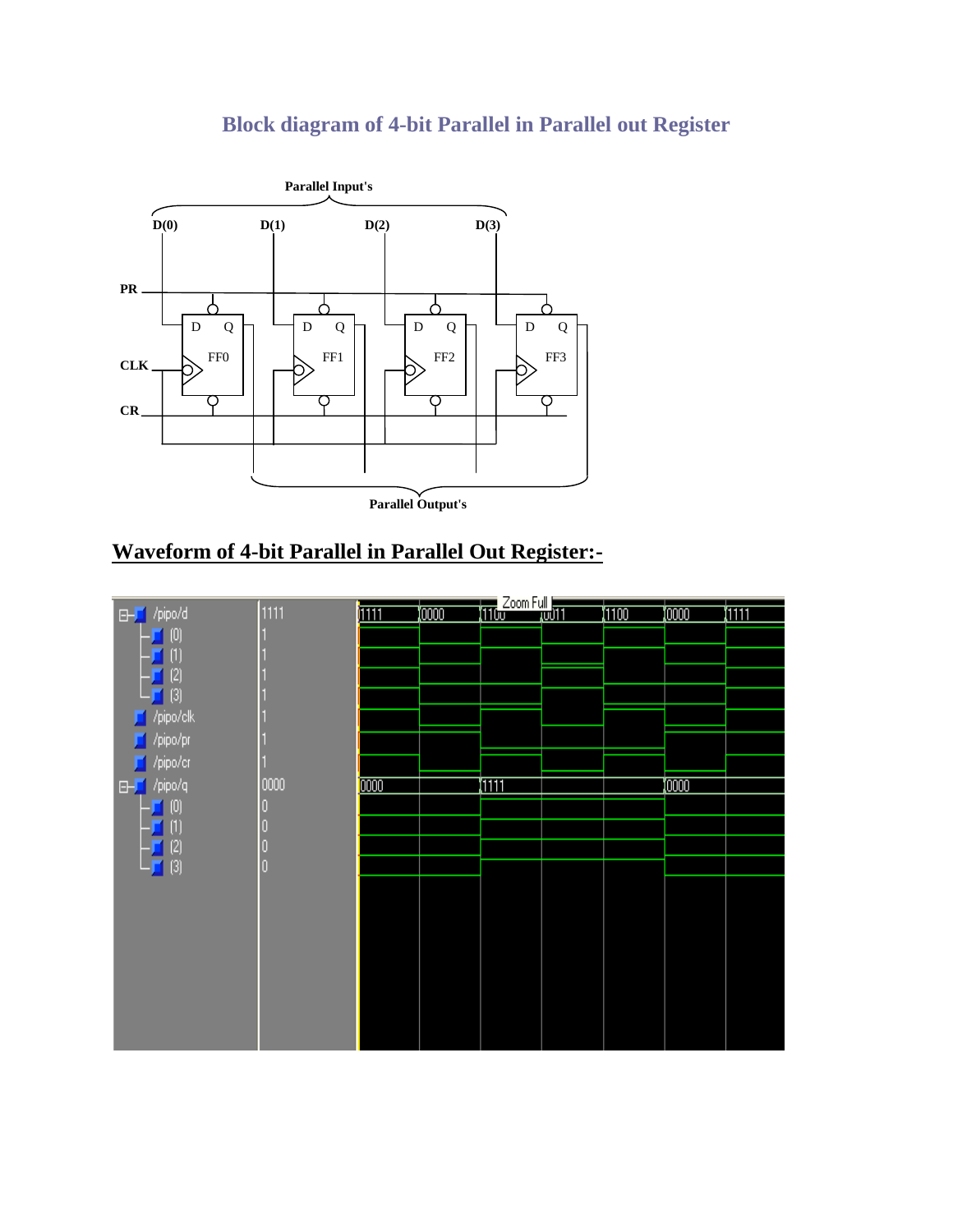## **Precautions:-**

Make sure that there is no syntax and semantie error.

### **Result:-**

All the VHDL codes of PIPO is simulated and synthesized.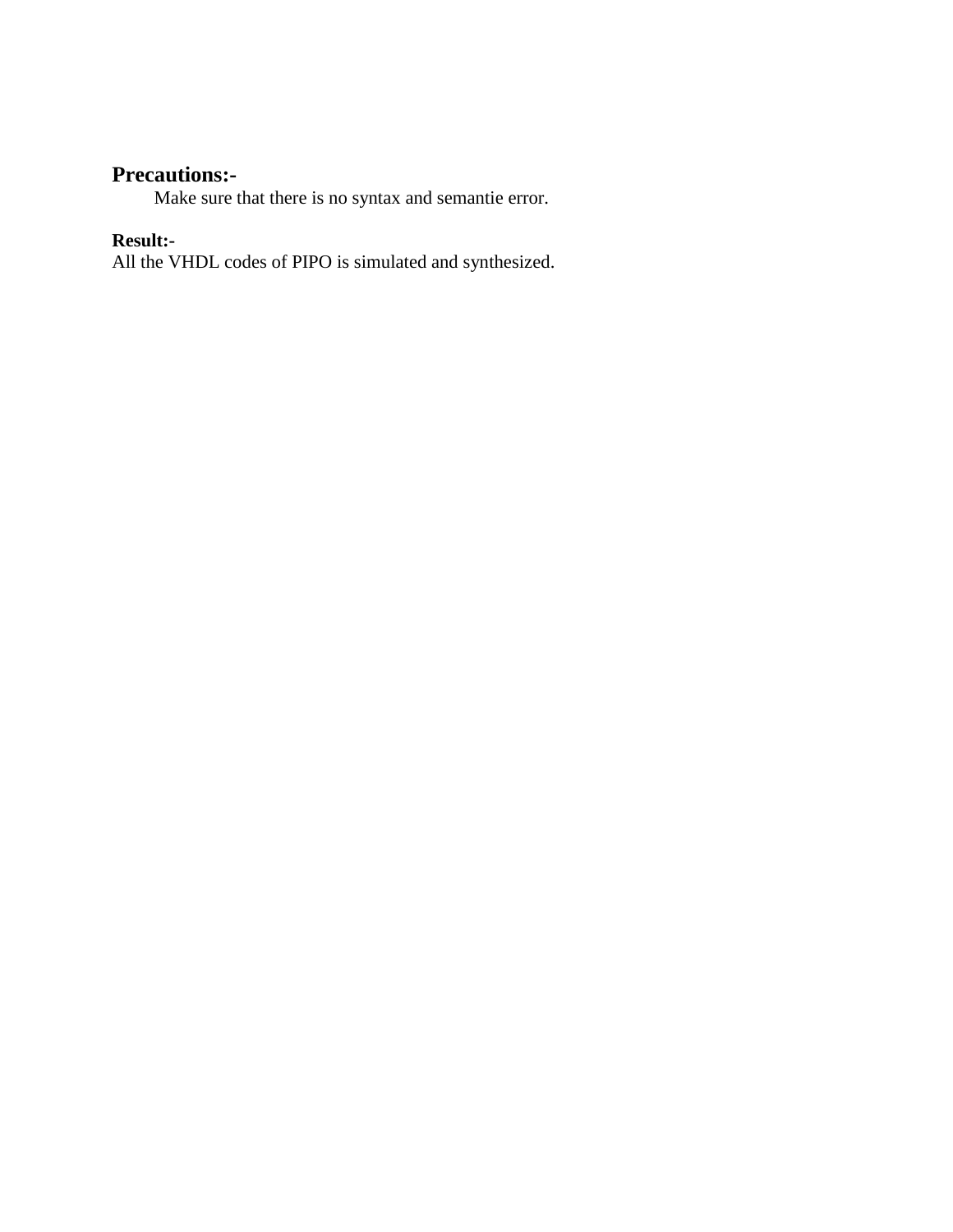# **Aim:-**

 Write VHDL programs for the following Circuit, check the wave forms and hardware generated.

A. Half Adder.

**B.** Full Adder.

### **SPECIFICATION OF APPARATIUS USED:-**

Mentor Graphics FPGA Advantage Software Modelsim Simulation Tool.

### **Program: -**

# **A). Behavior Model of Half Adder**:-

 Library IEEE; Use ieee.std\_logic\_1164.all; Use ieee.std\_logic\_arith.all;

```
Entity HA_2 is
 Port (a, b: in bit; s, c: out bit);
 End HA 2;
 Architecture HA_2_beh of HA_2 is
 Begin 
 Process (a, b)
 Begin
 If (a=0' and b=0' then
 S \leq vC \leq v:
 Elsif (a=0' and b=1') then
 S \leq 1;
 C \leq v^2Elsif (a=1' and b=0' then
 S \leq Y ?;
 C \leq vElsif (a=1' and b=1') then
 S \leq v";
 C \leq T':
 End if;
 End process;
 End HA_2_beh;
```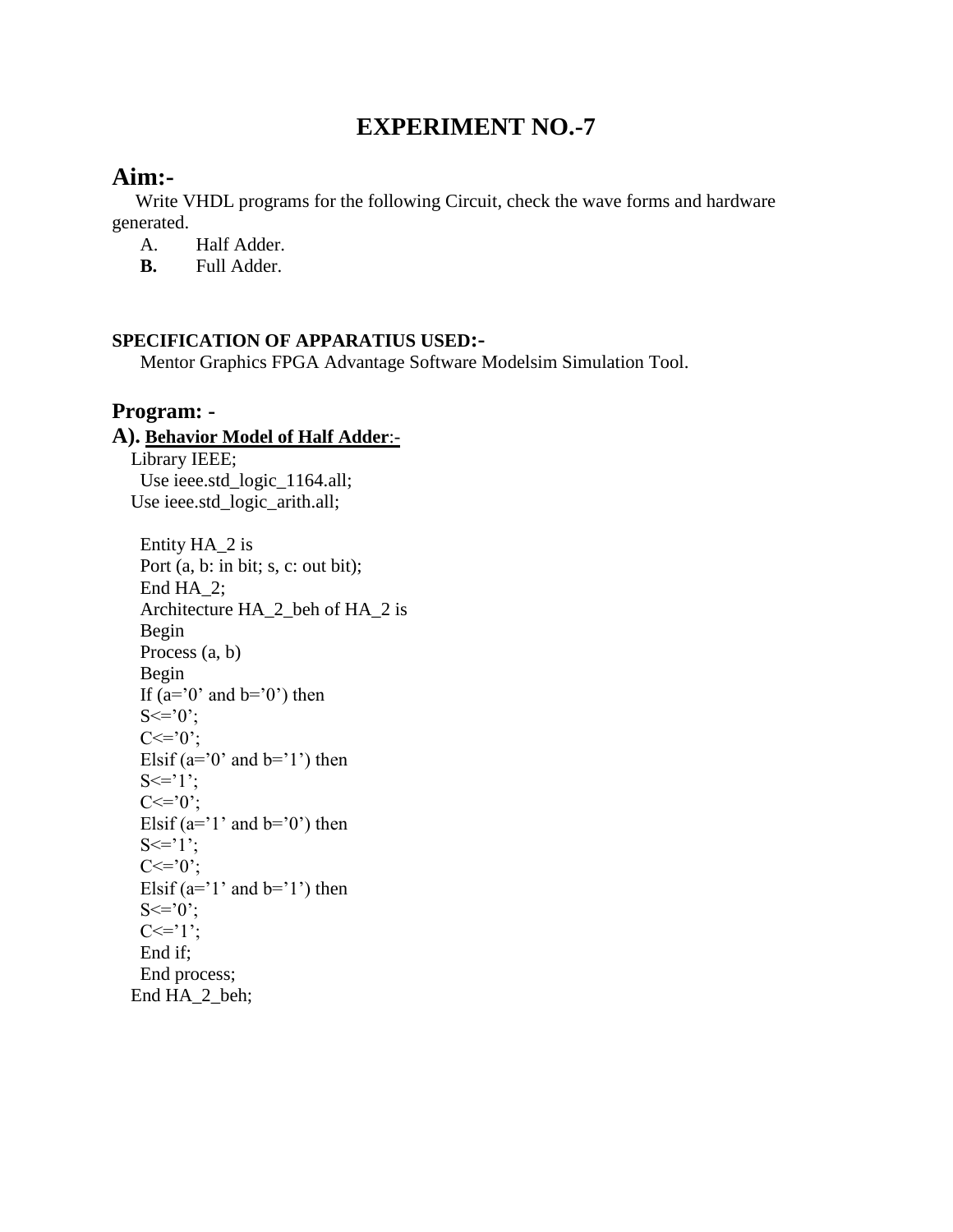### **B) Behavior Model of FULL Adder**:-

 Library IEEE; Use ieee.std\_logic\_1164.all; Use ieee.std\_logic\_arith.all; Entity FA\_2 is Port (a, b, cin: in bit; s, c: out bit); End FA\_2; Architecture FA\_2\_beh of FA\_2 is Begin Process (a, b,cin) Begin S<=a XOR B XOR Cin;  $C \leq (a \text{ and } b) \text{ OR } (a \text{ and } c \text{ in}) \text{ OR } (b \text{ and } c \text{ in});$ End process; End FA\_2\_beh;

### **EXPERIMENTAL SET UP:-**



| Input's |            | Output's<br>C |  |
|---------|------------|---------------|--|
| B<br>A  | <b>Cin</b> | S             |  |
|         |            |               |  |
|         |            |               |  |
|         |            |               |  |
|         |            |               |  |
|         |            |               |  |
|         |            |               |  |
|         |            |               |  |
|         |            |               |  |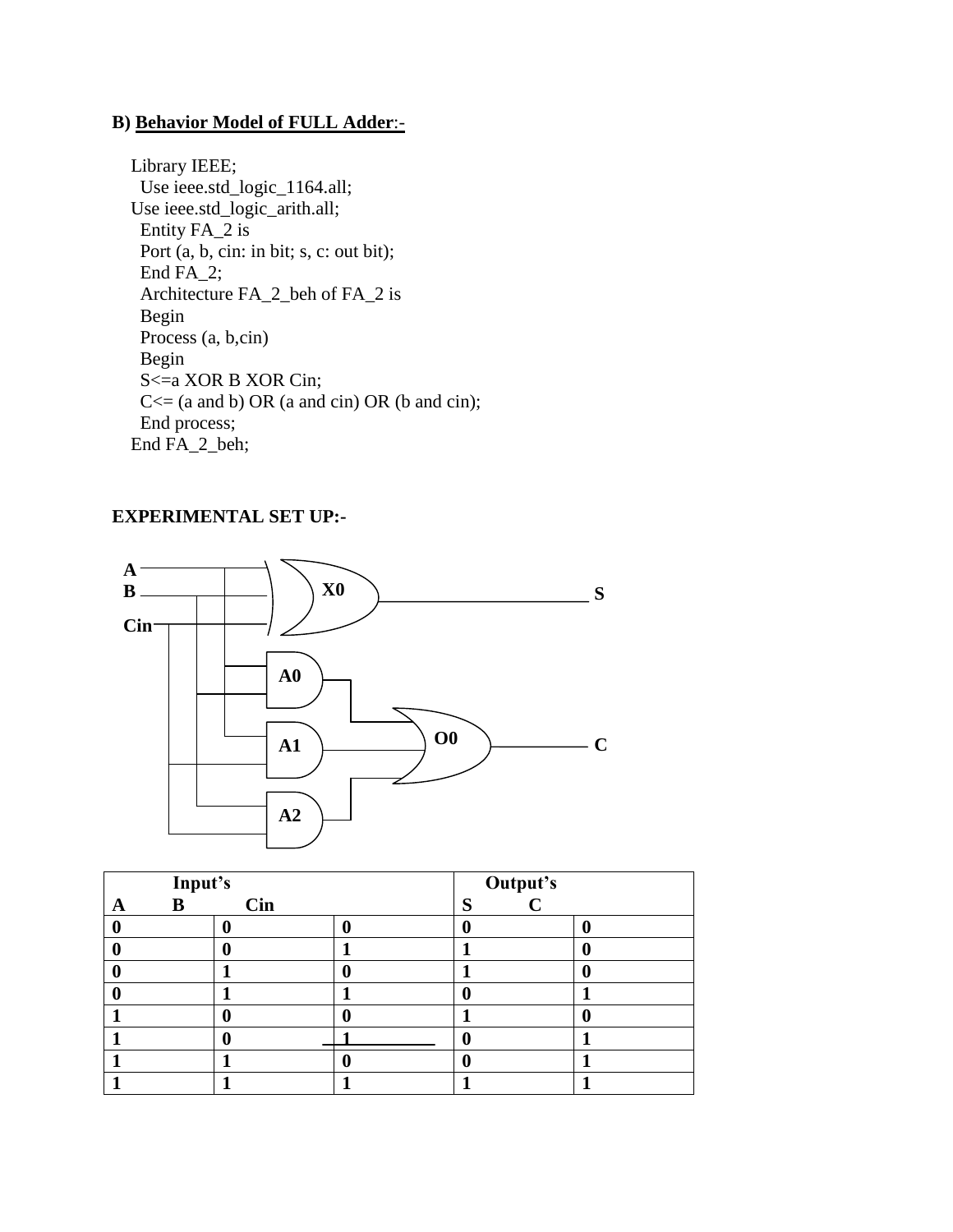### **Truth table of Full Adder**

# **Wave Form:-**

| /full_adder/a    |  |  |  |  |
|------------------|--|--|--|--|
| /full_adder/b    |  |  |  |  |
| //full_adder/cin |  |  |  |  |
| /full_adder/s    |  |  |  |  |
| /full_adder/c    |  |  |  |  |
|                  |  |  |  |  |
|                  |  |  |  |  |
|                  |  |  |  |  |
|                  |  |  |  |  |
|                  |  |  |  |  |

# **Precautions:-**

Make sure that there is no syntax and semantic error.

#### **Result:-**

A) All the VHDL codes of Half Adder is simulated and synthesized.

B) All the VHDL codes of Full Adder is simulated and synthesized.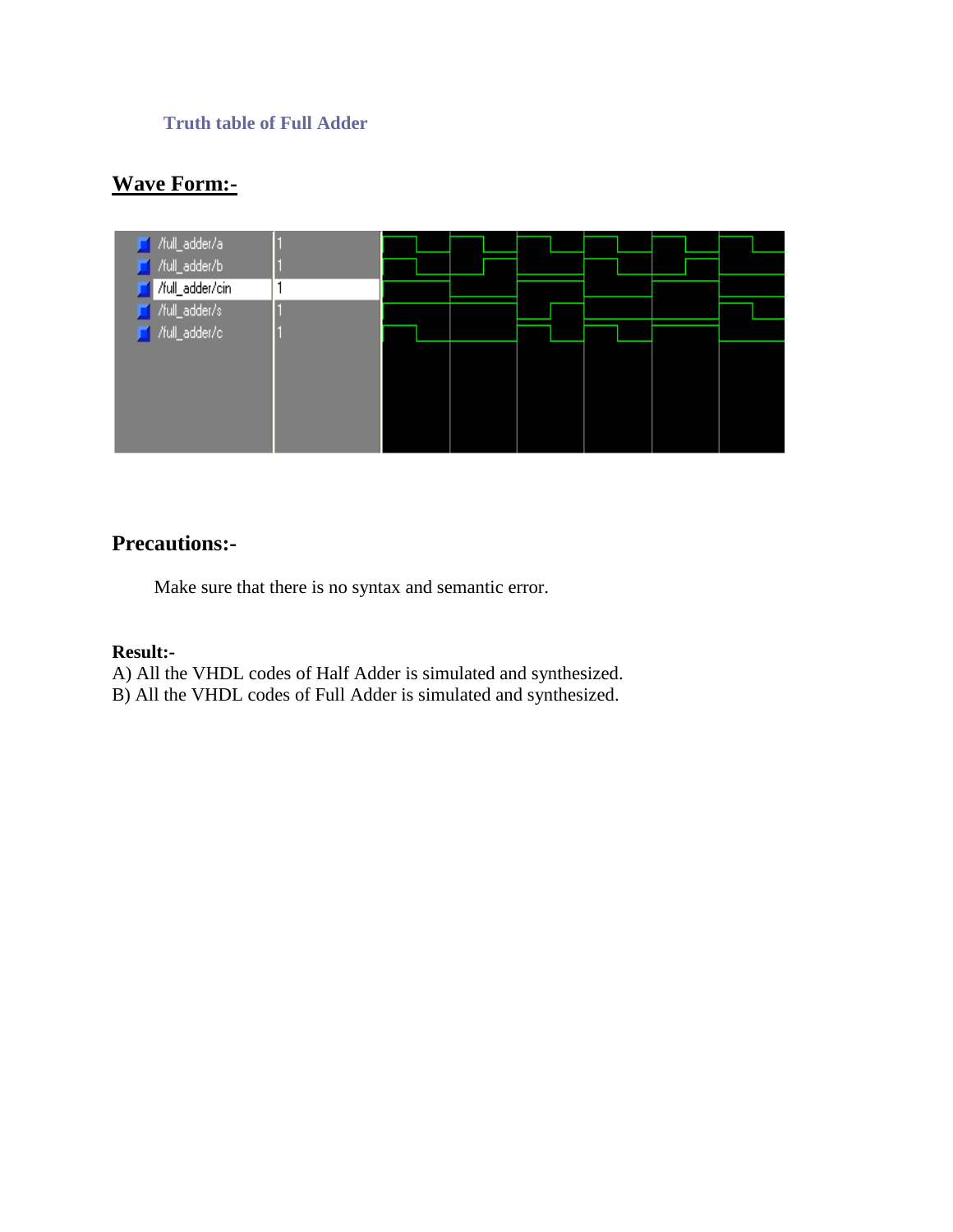### Aim:-

Write VHDL programs for ALU.

#### **SPECIFICATION OF APPARATIUS USED:-**

Mentor Graphics FPGA Advantage Software Modelsim Simulation Tool. **Program: -**

#### **Behavior Model of ALU.**

 Library IEEE; Use ieee.std\_logic\_1164.all; Use ieee.std\_logic\_arith.all; Entity ALU\_2 is Port (p, q: in bit\_vector (3 down to 0); s: in bit\_vector (2 down to 0); f: in bit\_vector (3 down to 0)); End ALU\_2; Architecture ALU\_2\_beh of ALU\_2 is Function of " $+$ " Function add (a, b: bit\_vector (2 down to 0) Return bit\_vector is Variable cout: bit; Variable cin: bit; Variable sum: bit\_vector (2 down to 0); Begin For i: in 0 to 2 loop Sum (i): a (i) XOR b (i) XOR Cin; Cout:  $= (a (i)$  and b (i)) OR (b (i) and Cin) OR (Cin And a (i));  $Cin:$   $Cout$ End loop; Return sum; End  $"+'"$ --function of subtraction of 2 bit array Function "-"(a, b: bit\_vector (3 down to 0 Return bit\_vector is Variable cout: bit; Variable Cin: bit='0'; Variable diff (i): bit\_vector (3 down to 0); Begin For I in 0 to 3 loop Cout:  $= ((not a (i) and b (i)) or ((b (i) and cin) or ((not a (i) and cin)) ;$ Diff (i):  $= a$  (i) xor b (i) xor cin;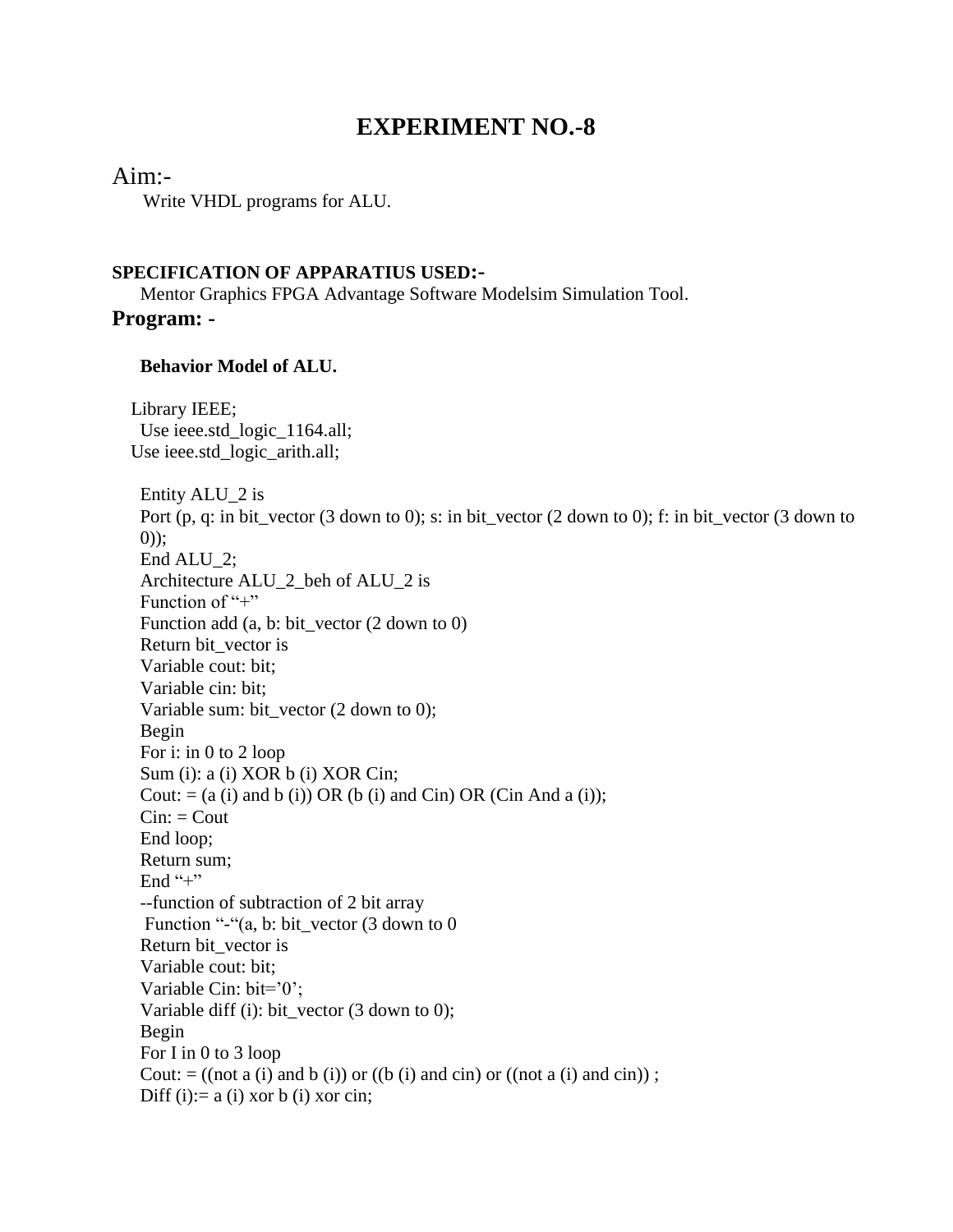$Cin: = \text{cout};$ End loop; Return diff (i); End "-"; Begin Process (p, q, and s) Begin Case s is When "000"=>  $F \leq 0000$ "; When " $001"$  =>  $F = q-p;$ When " $010" \Rightarrow$  $F = p-q;$ When " $001" \Rightarrow$  $F = p+q$ ; When  $\cdot 100$ "=>  $F = p$  and q; When " $101$ "=>  $F \leq p$  xor q; When " $110$ " => F<= p or q: When " $111" \Rightarrow$  $F \leq$  "111"; End case; End process; End ALU\_Beh;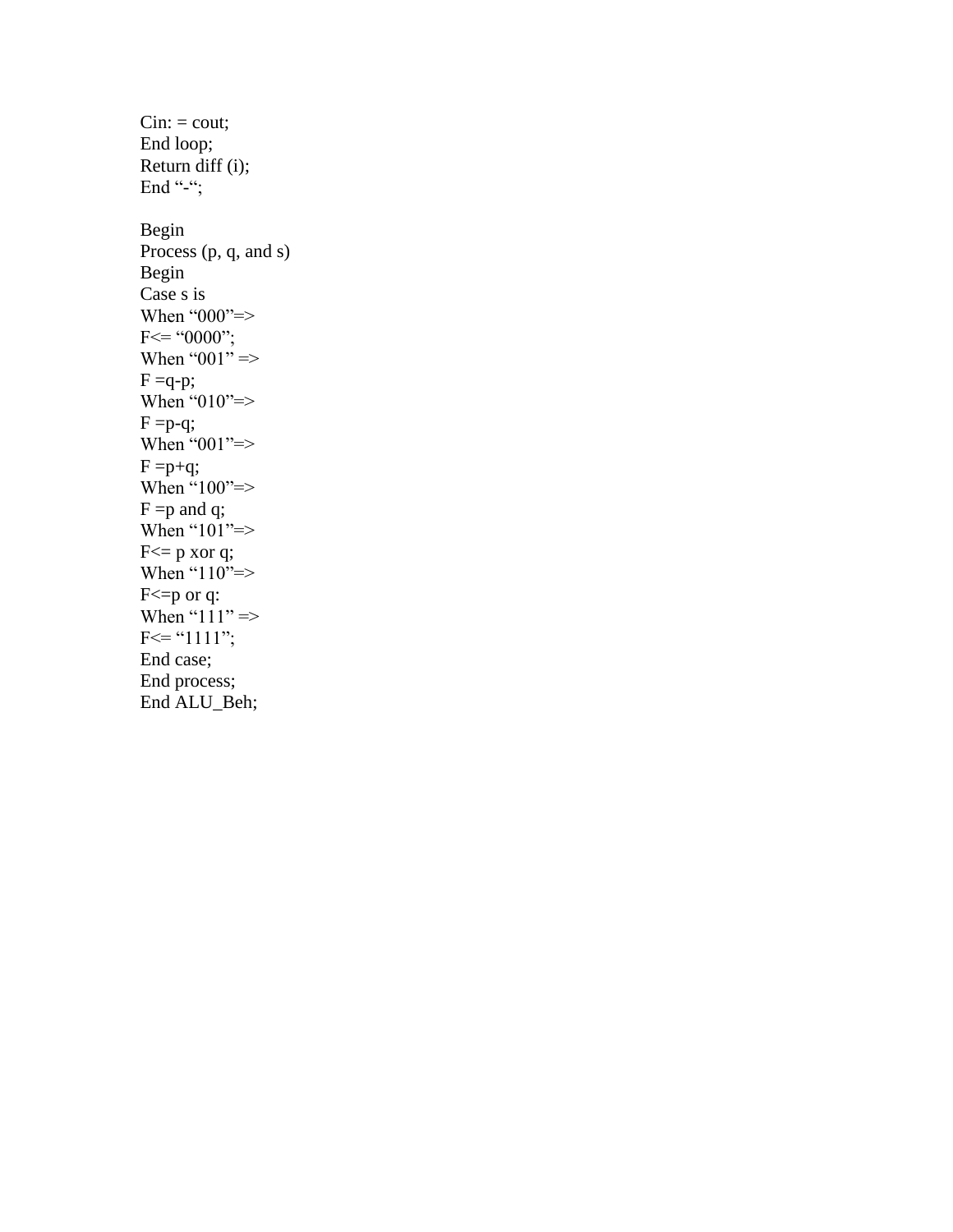

**Select Line (4 bit)**

| <b>Select Input</b>                          | <b>Operation</b> | Output  |
|----------------------------------------------|------------------|---------|
| S <sub>2</sub> S <sub>1</sub> S <sub>0</sub> |                  | F       |
| $\bf{0}$<br>$\mathbf{0}$<br>$\mathbf 0$      | <b>CLEAR</b>     | 0000    |
| $\mathbf 1$<br>$\mathbf 0$<br>$\mathbf 0$    | $Q - P$          | $Q - P$ |
| $\boldsymbol{0}$<br>$\mathbf 0$              | $P - Q$          | $P - Q$ |
| $\bf{0}$                                     | <b>ADD</b>       | $P + Q$ |
| $\boldsymbol{0}$<br>0                        | <b>XOR</b>       | P XOR Q |
| $\boldsymbol{0}$<br>$\mathbf 1$              | <b>OR</b>        | POR Q   |
| $\boldsymbol{0}$                             | <b>AND</b>       | P AND Q |
|                                              | <b>PRESET</b>    |         |

**Function Table of ALU(74381)**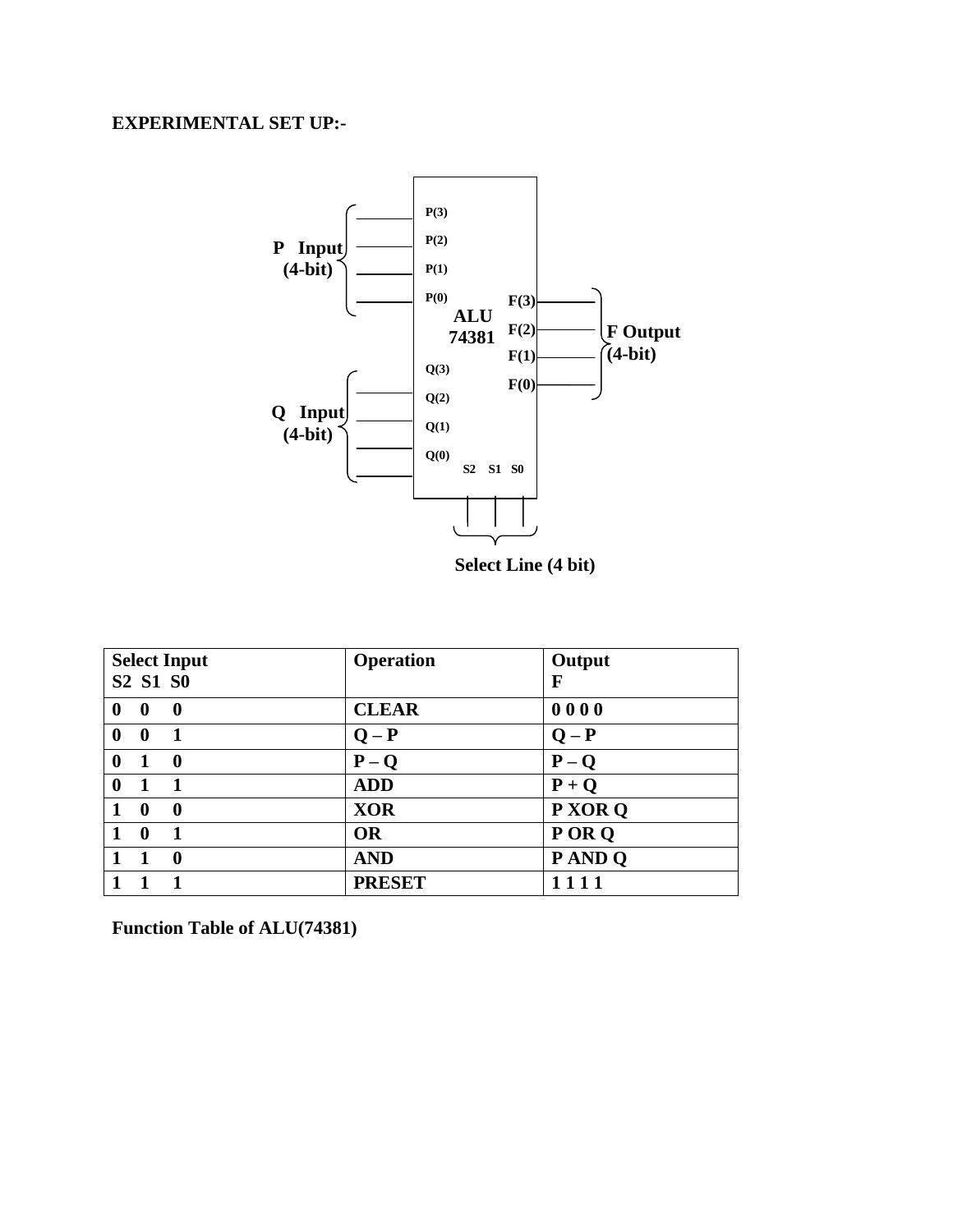# **Waveform of ALU:-**



### **Precautions:-**

Make sure that there is no syntax and semantic error.

### **Result:-**

All the VHDL codes of ALU is simulated & synthesized.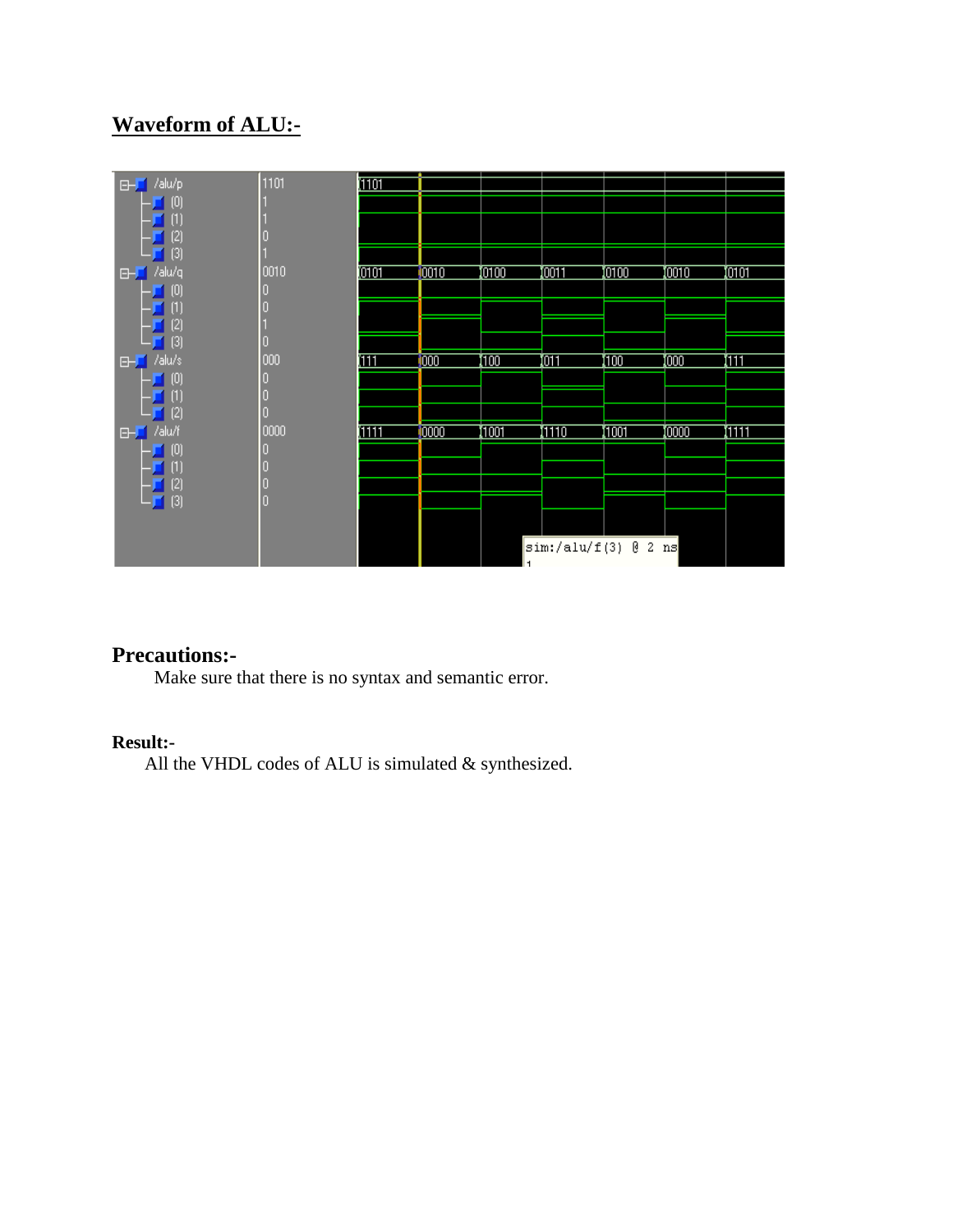# **Aim:-**

Write a VHDL program for behavior model of D Flip-Flop.

### **SPECIFICATION OF APPARATIUS USED:-**

Mentor Graphics FPGA Advantage Software Modelsim Simulation Tool.

### **Program:-**

 Library IEEE; Use IEEE.std\_logic\_1164.all; Use IEEE.std\_logic\_arith.all;

Entity DIFF\_2 is Port (Pr, Cr, Clk: in bit; D: is bit\_vector (2 down to 0); Q: out bit\_vector (2 down to 0)); End DIFF\_2;

```
Architecture DIFF_2_beh of DIFF_2 is
Begin 
Process (Pr, Cr, Clk, D)
Begin
If (Pr='0' and Cr='1') then
Q \leq 1;
Elsif (Pr='1' and Cr='0') then
O \leq v :
Elsif (Pr='1' and Cr='1' and Clk='0' and Clk's event) then
Q \leq D;
```
End if; End process; End DIFF\_2\_beh;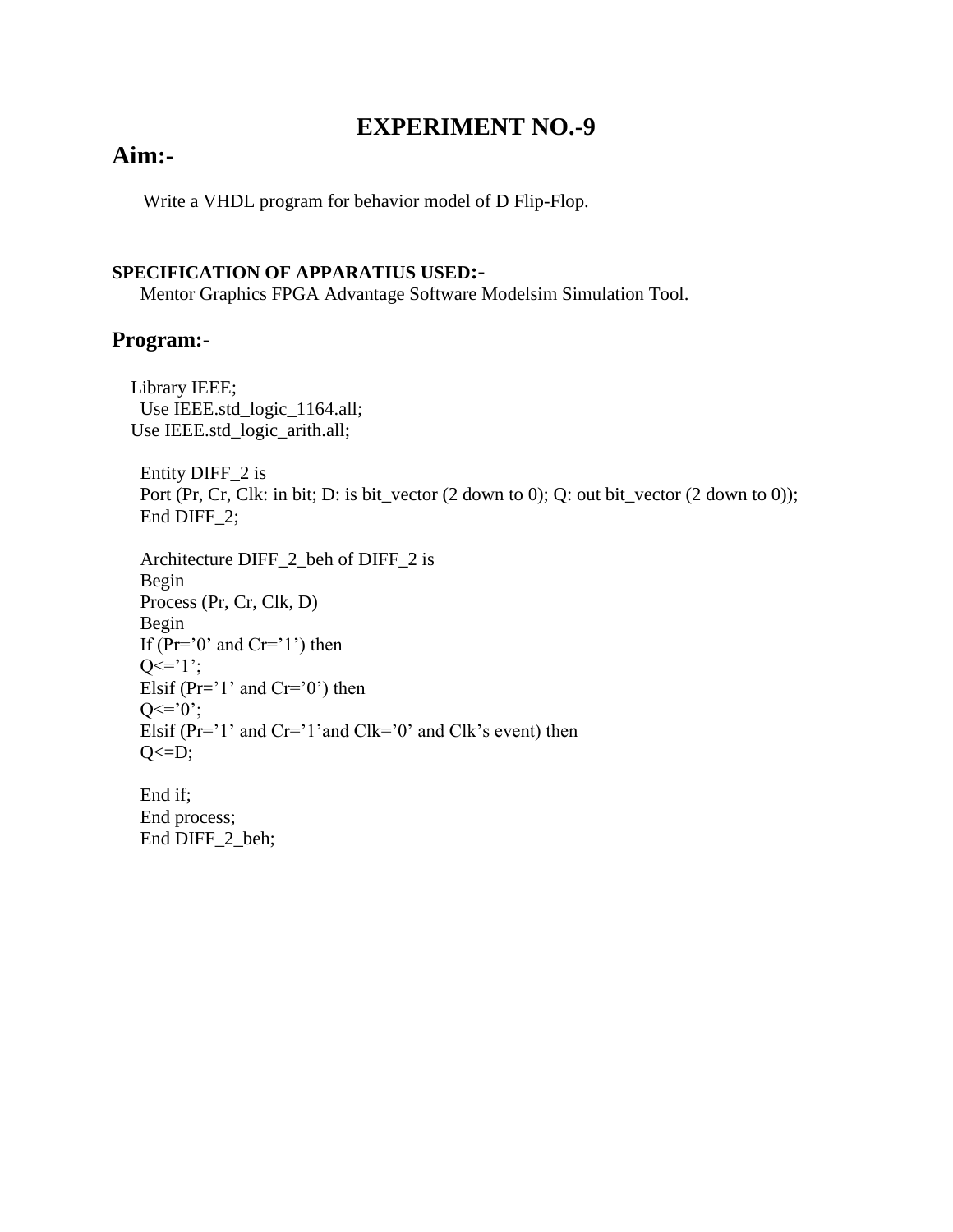

| <b>PR</b> | CR | D(i/p)                  | Output<br>$Q(t+1)$ |
|-----------|----|-------------------------|--------------------|
|           | 0  | $\overline{\mathbf{X}}$ |                    |
|           |    | $\overline{\mathbf{X}}$ |                    |
|           | 0  | $\overline{\mathbf{X}}$ | 0                  |
|           |    |                         | ſ                  |
|           |    |                         |                    |

**Truth table of D flip-flop**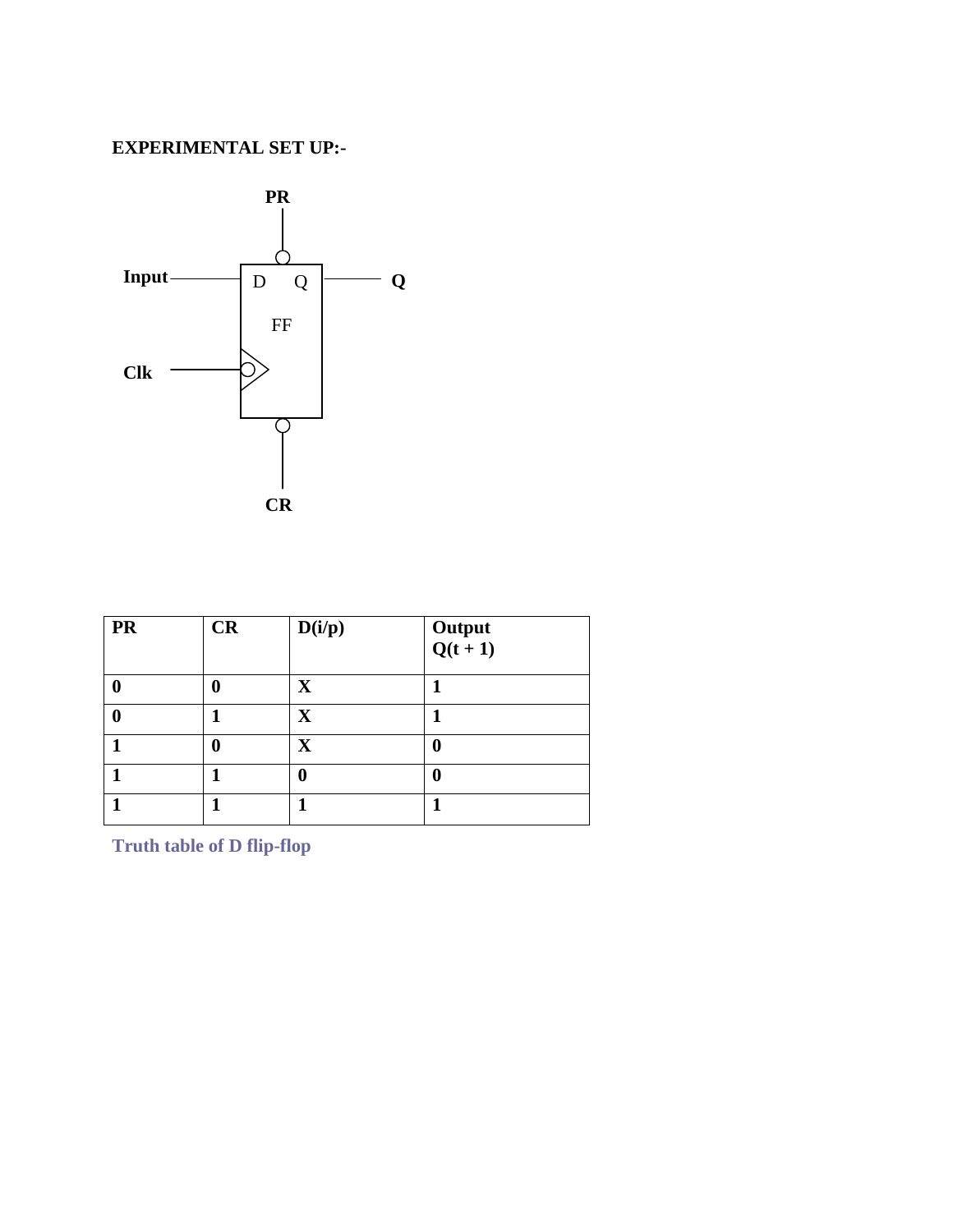# **Waveforms of D flip flop:-**

| $\blacksquare$ /dff/clk                  |   |  |  |  |
|------------------------------------------|---|--|--|--|
| $\blacksquare$ /dff/pr<br>$\Box$ /dff/cr |   |  |  |  |
| $\Box$ /dff/d                            |   |  |  |  |
| $\Box$ /dff/q                            | 0 |  |  |  |
|                                          |   |  |  |  |
|                                          |   |  |  |  |
|                                          |   |  |  |  |
|                                          |   |  |  |  |
|                                          |   |  |  |  |
|                                          |   |  |  |  |
|                                          |   |  |  |  |
|                                          |   |  |  |  |
|                                          |   |  |  |  |

### **Precautions:-**

Make sure that there is no syntax and semantic error.

### **Result:-**

All the VHDL codes of D-Flip-Flop is simulated & synthesized.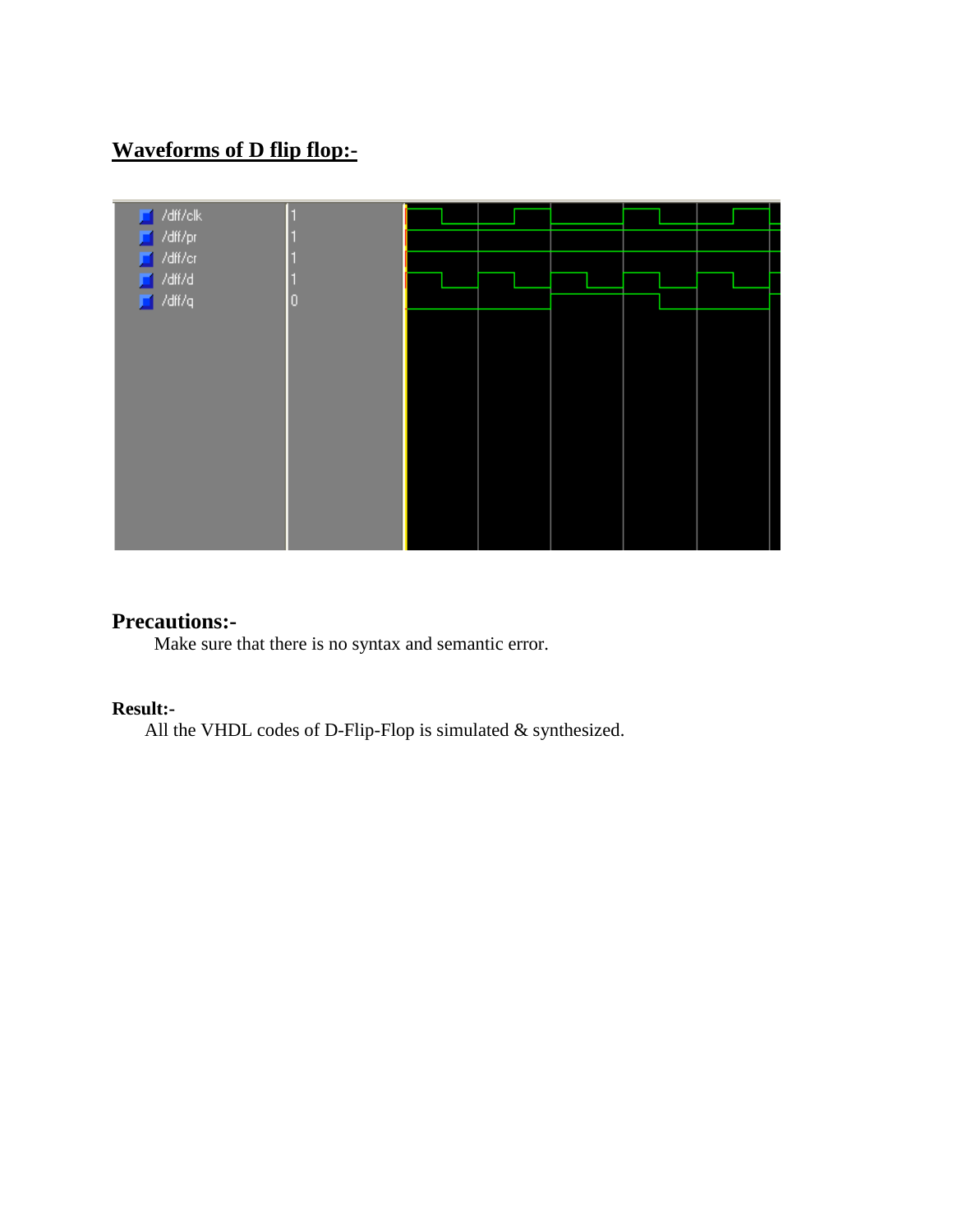## Aim:-

Write a VHDL program for behavior model of 3- Bit UP Counter.

#### **SPECIFICATION OF APPARATIUS USED:-**

Mentor Graphics FPGA Advantage Software Modelsim Simulation Tool.

### **Program:-**

 Library IEEE; Use IEEE.std\_logic\_1164.all; Use IEEE.std\_logic\_arith.all;

Entity COUNTER\_2 is Port (Pr, Cr, Clk, t: in bit; Q: out bit\_vector  $(0 \text{ to } 2)$ ); End DIFF\_2;

Architecture COUNTER  $\,$  2 beh of COUNTER  $\,$  2 is Function of  $4$ "+" Function add (a, b: bit\_vector (0 down to 2)) Return bit\_vector is Variable cout: bit; Variable cin: bit:  $= '0$ : Variable sum: bit\_vector (0 to 2):= "000"; Begin For i: in 0 to 2 loop Cout:  $= (a (i)$  and b (i)) OR (b (i) and Cin) OR (Cin And a (i)); Sum (i): a (i) XOR b (i) XOR Cin;  $Cin:$   $Cout$ End loop; Return sum; End "+": Begin Process (Clk, Pr, Cr) Begin If  $(Pr='0' and Cr='1')$  then  $Q \leq 111$ ; Elsif ( $Pr='1'$  and  $Cr='0'$ ) then  $Q \leq 000$ ; Elsif ( $Pr='1'$  and  $Cr='1'$  and  $Clk='0'$  and  $Clk's$  event) then  $Q \leq Q + "000"$ ;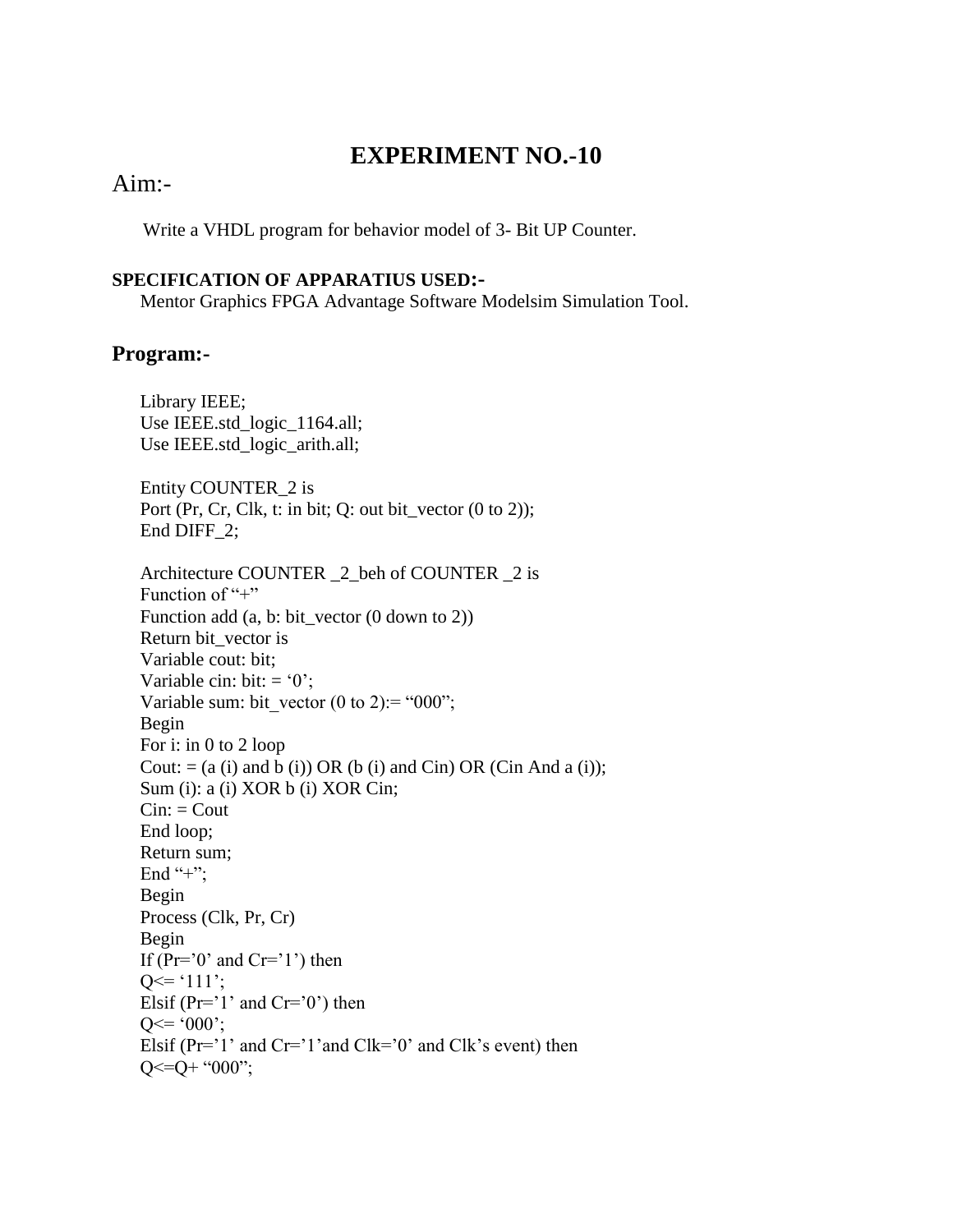End if; End process; End COUNTER \_2\_beh

### **EXPERIMENTAL SET UP:-**



# **Waveform of 3-bit Up Counter:-**

| /counter/pr        |     |                                  |             |             |   |            |             |             |
|--------------------|-----|----------------------------------|-------------|-------------|---|------------|-------------|-------------|
| /counter/cr        |     |                                  |             |             |   |            |             |             |
| /counter/clk       |     |                                  |             |             |   |            |             |             |
| /counter/t         |     |                                  |             |             |   |            |             |             |
| E- / counter/q     | 000 | $\sqrt{100}$<br>$\overline{000}$ | <u>yoro</u> | <u>1110</u> | ⅏ | <u>yoi</u> | <u>)О11</u> | <b>ATTI</b> |
| $\left( 0 \right)$ |     |                                  |             |             |   |            |             |             |
|                    |     |                                  |             |             |   |            |             |             |
| (2)                | ш   |                                  |             |             |   |            |             |             |
|                    |     |                                  |             |             |   |            |             |             |
|                    |     |                                  |             |             |   |            |             |             |
|                    |     |                                  |             |             |   |            |             |             |
|                    |     |                                  |             |             |   |            |             |             |
|                    |     |                                  |             |             |   |            |             |             |
|                    |     |                                  |             |             |   |            |             |             |